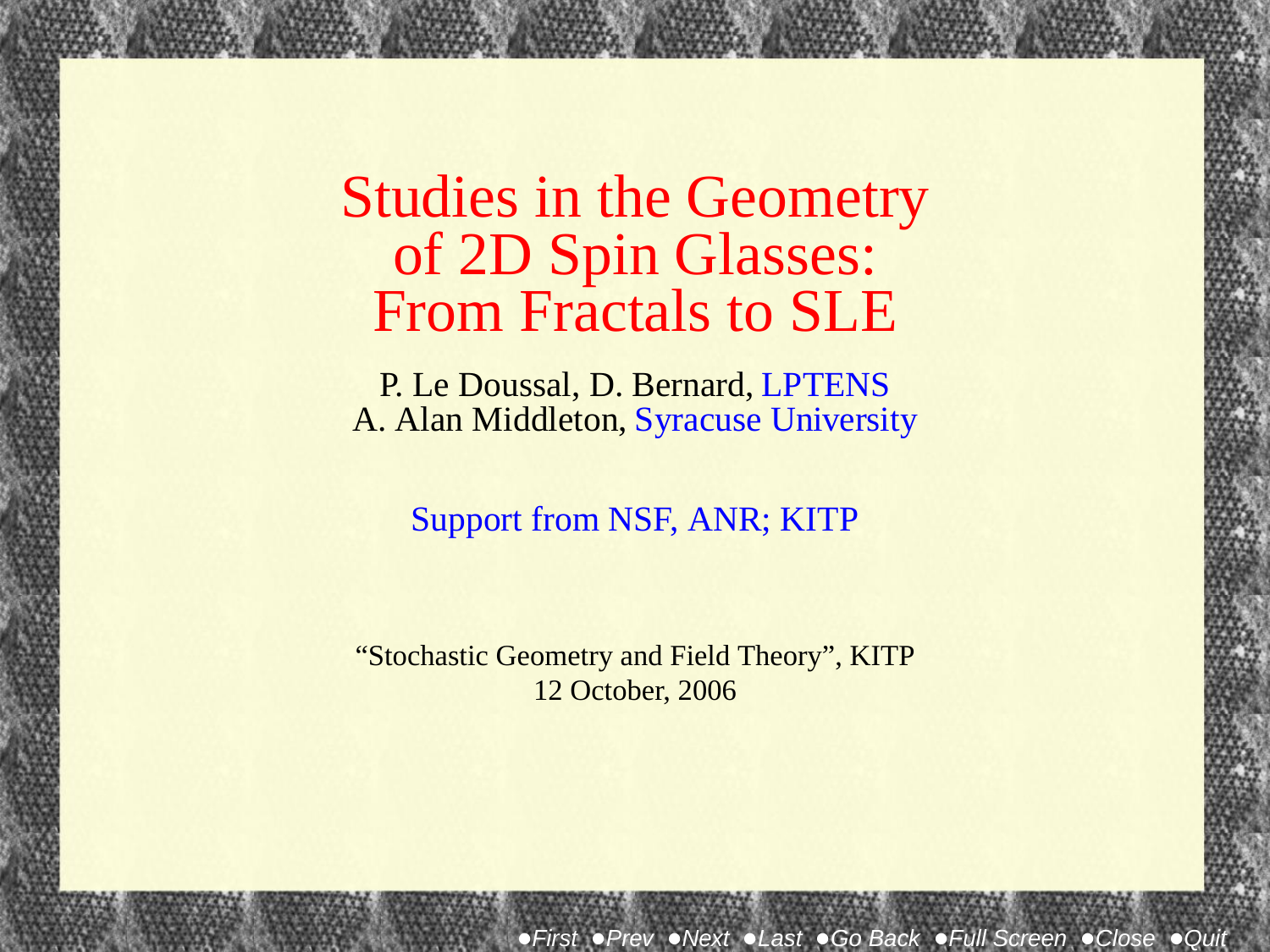### **Organization**

- Basic picture of 2D spin glasses (SG): model and geometry.
- Rest is a largely "experimental" talk on SG domain walls.
- Our work inspired by Amoruso, Hartmann, Hastings, Moore, cond-mat/0601711.
- Evidence for SLE
	- **–** Multiple tests.
	- **–** Compare with other processes (LERW, MST) to evaluate discriminatory power of the tests.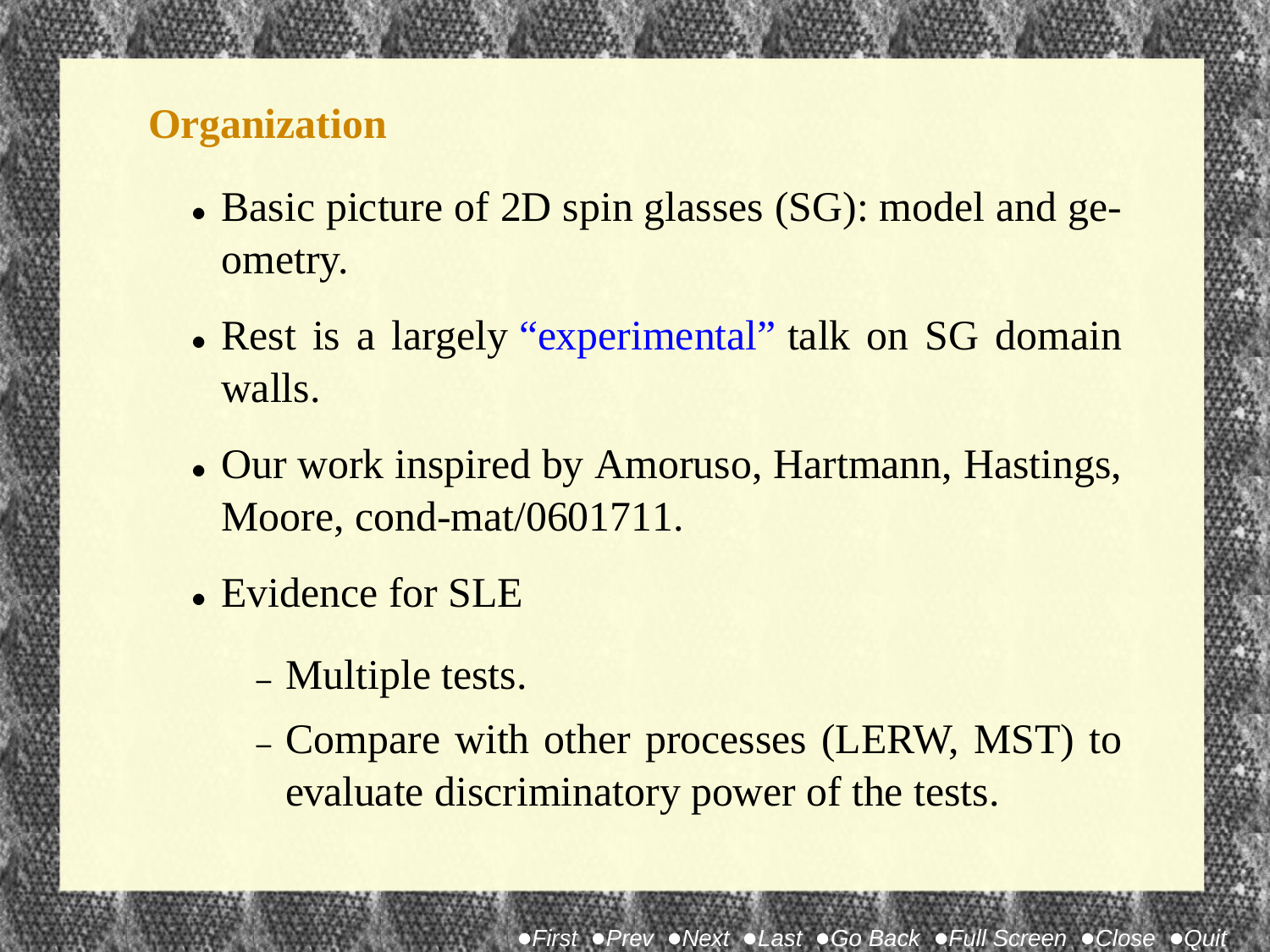### **Hamiltonian with quenched disorder**

Edwards-Anderson Hamiltonian for Ising spins  $s_i = \pm 1$  on a lattice

$$
{\cal H}=-\sum_{\langle ij\rangle} J_{ij} s_i s_j\,,
$$

with  $J_{ij}$  Gaussian, zero mean, unit variance.

 $T = 0$  phase  $\Rightarrow$  replace thermodynamic average with averages over  $J_{ij}$ , selecting ground states.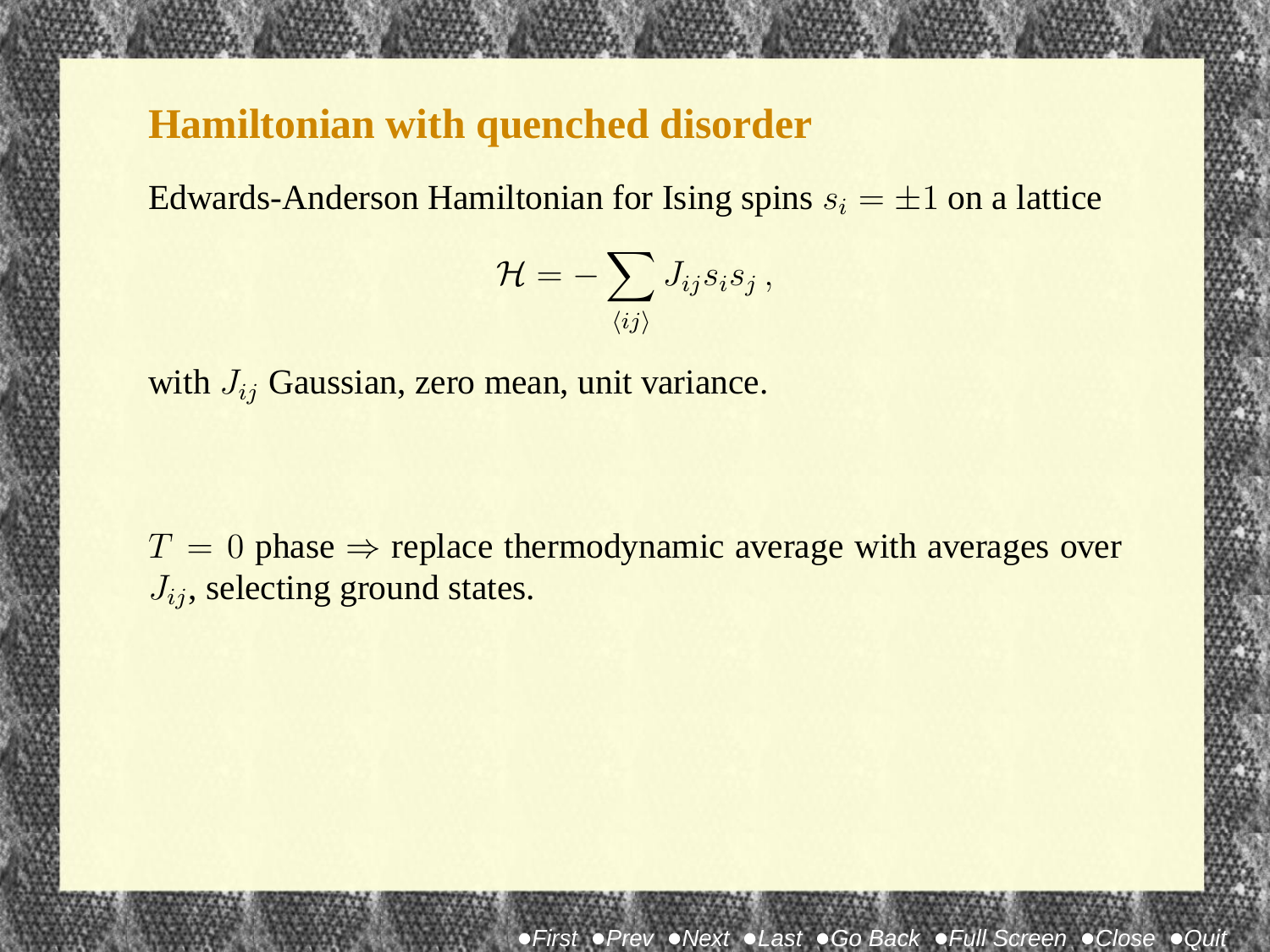### **Ground states**

Here is a ground state ( $220 \times 150$ ), BCs periodic along x:



Call this  $\alpha = \{s_i^0\}$ ; spin-flipped state  $\beta = \{-s_i^0\}$  is also a ground state for same  $\{J_{ij}\}.$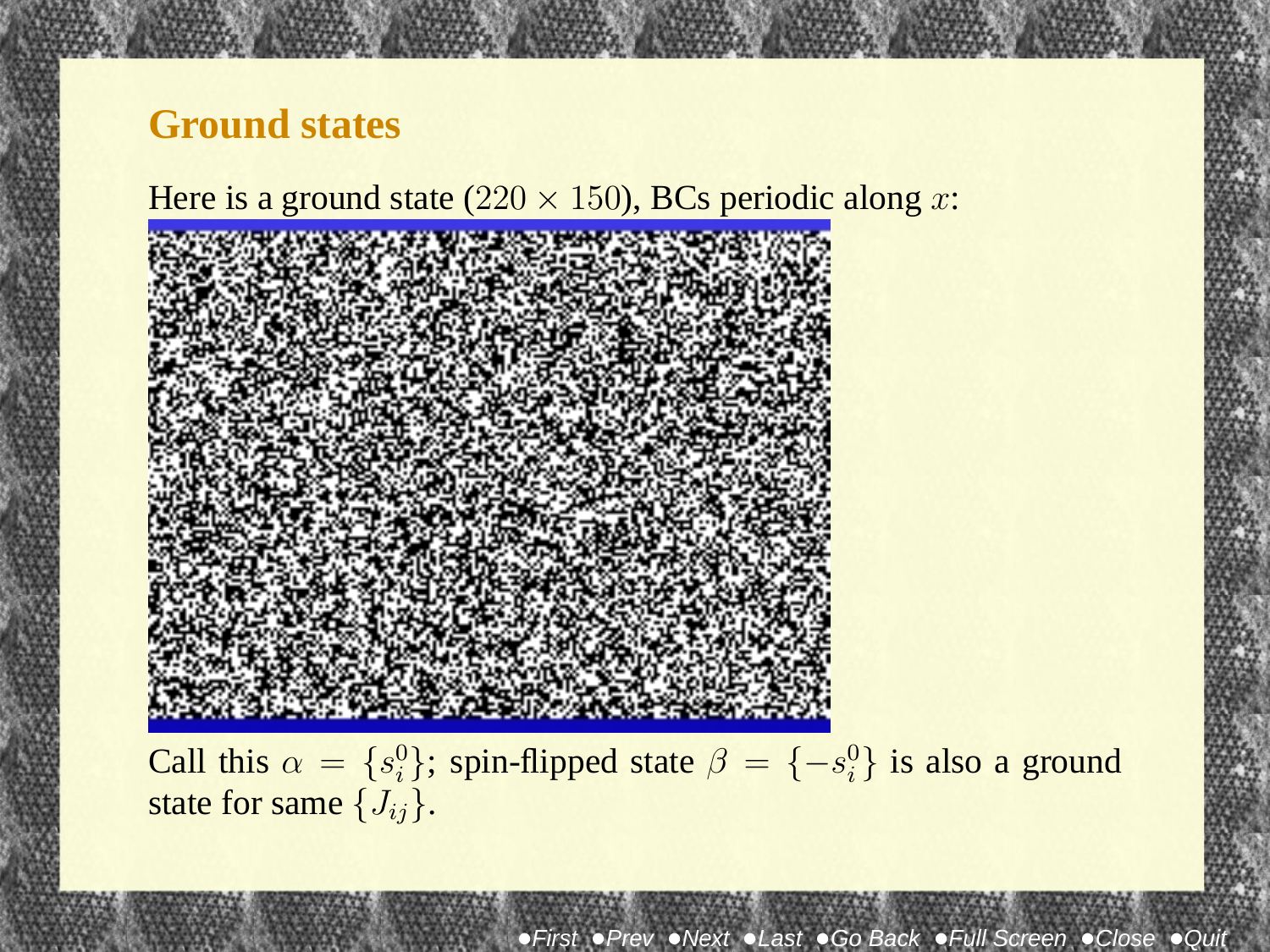### **Ground States**

Given spins  $\{s_i\}$ , let

$$
F_{ij}=J_{ij}s_is_j
$$

be the "satisfaction" on the bond dual to  $\langle ij \rangle$ . Flipping a block gives  $F_{ij} \rightarrow -F_{ij}$  on the block boundary, with

$$
\Delta E = 2 \sum_{\text{blockbdy}} F_{ij}
$$

#### Numerically:

Use Barahona's mapping of planar ISG to a matching problem (1982).

- Maximize total satisfaction to get *exact* ground state.
- The ground state has no negative loops in  $F_{ij}^0$ . [Why do you think it is called the ground state?]
- $t_{\text{solve}} \sim N^2$  in practice.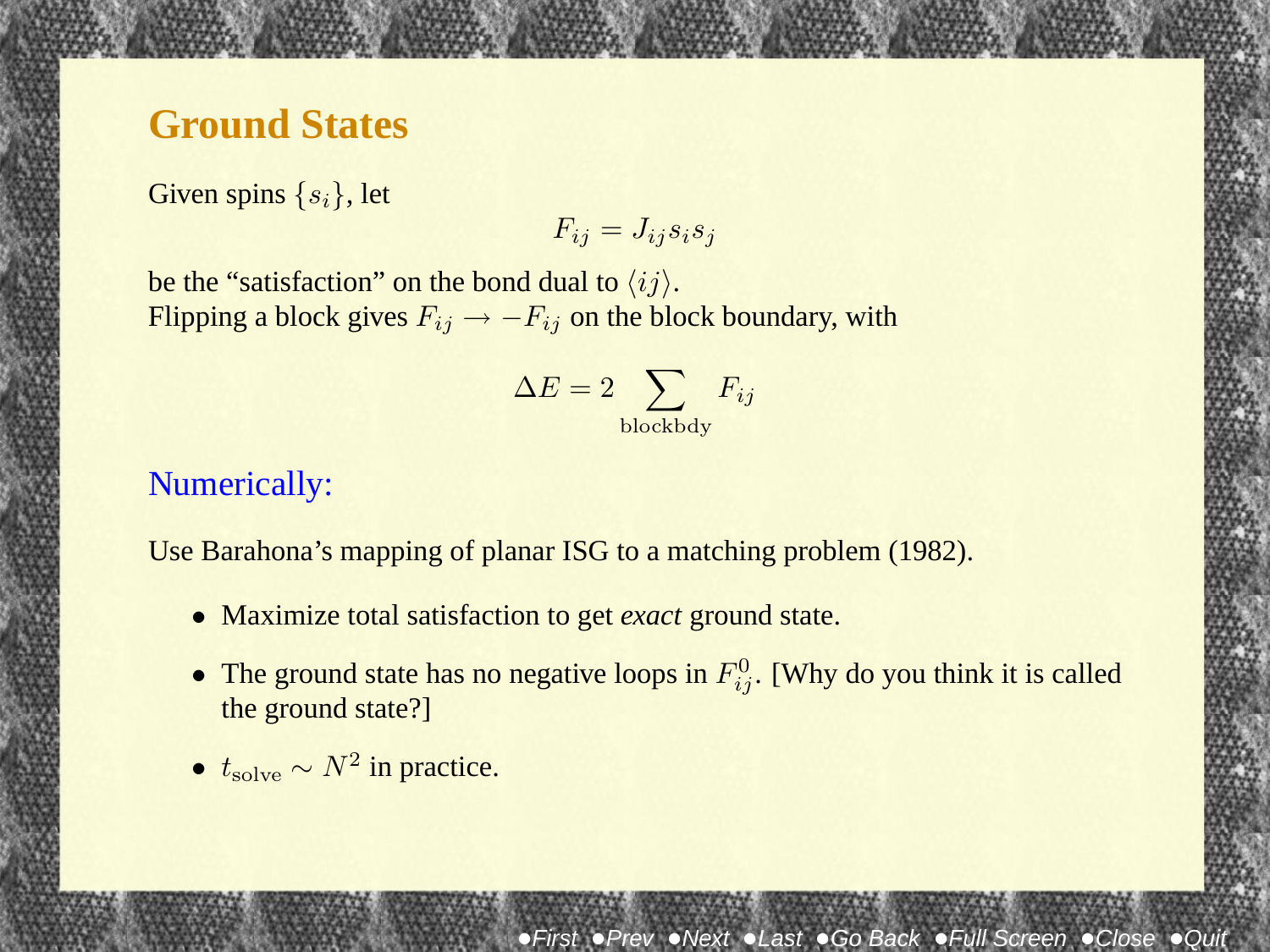### **Domain Walls**

 $\Rightarrow$ Changing boundary conditions, say  $J_{ij} \rightarrow -J_{ij}$  on a column (P $\rightarrow$ AP), changes  $F_{ij}$  constraints.

 $\Rightarrow$ The DW  $\gamma$  is a shortest path in  $F_{ij}^0$  from the top to the bottom (the frustration of elementary triangles is unchanged).

 $\Rightarrow E_{\rm DW} = \sum_{\gamma \text{ minimizer}} F_{ij}^0.$ 



•First • Prev • Next • Last • Go Back • Full Screen • Close • Quit

L rows of W spins;  $X = W$ ,  $Y = \frac{\sqrt{3}}{2}L$ .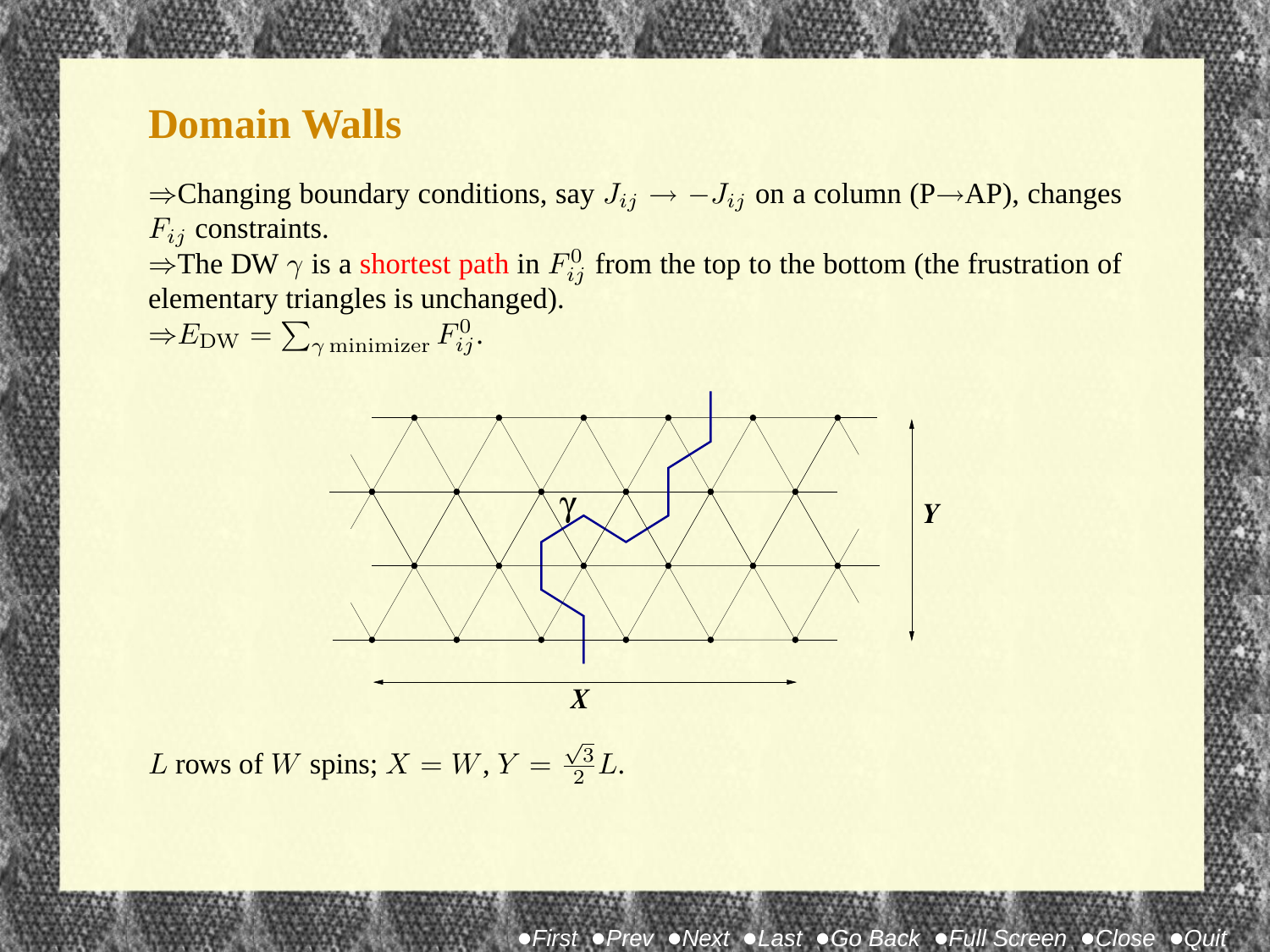### **Domain Wall**



Up to  $720^2$  or  $1024 \times 512$  with good statistics ( $N > 10^4$ , 1% errors). Study "free-free" (FF) and "free-localized" (FL) BCs.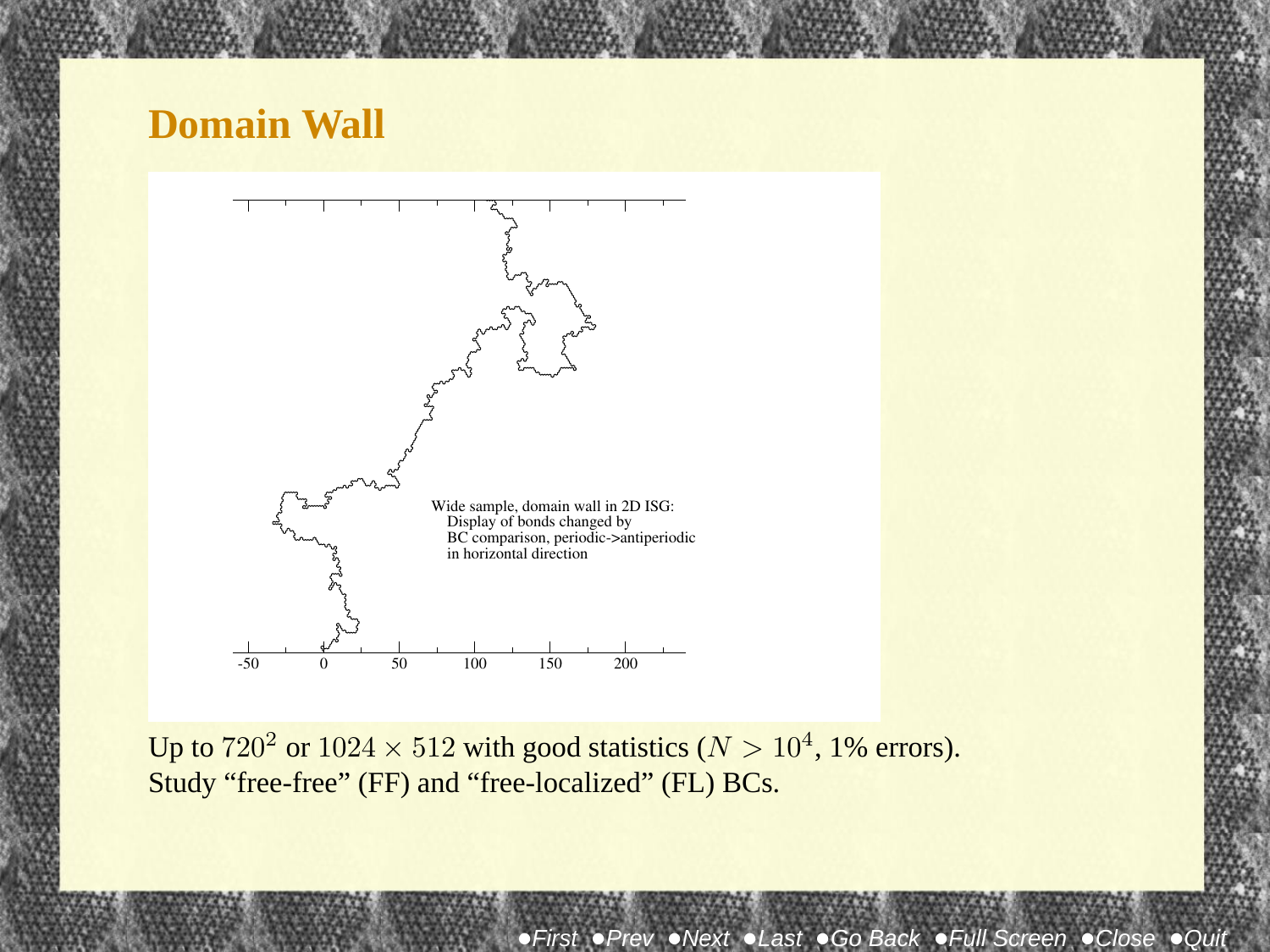### **Energies and fractals**

Structure is seen in the *excitations*: domain walls (Bray, Moore, McMillan) and droplets (Fisher, Huse).

The distribution of domain wall energies (centered at zero) has a width that scales with system size.

Scaling hypotheses, well confirmed by numerics:

$$
|E_{\text{DW}}| \sim L^{\theta}, \theta = -0.28(1).
$$

$$
|\gamma| \sim L^{d_f}, d_f = 1.28(1).
$$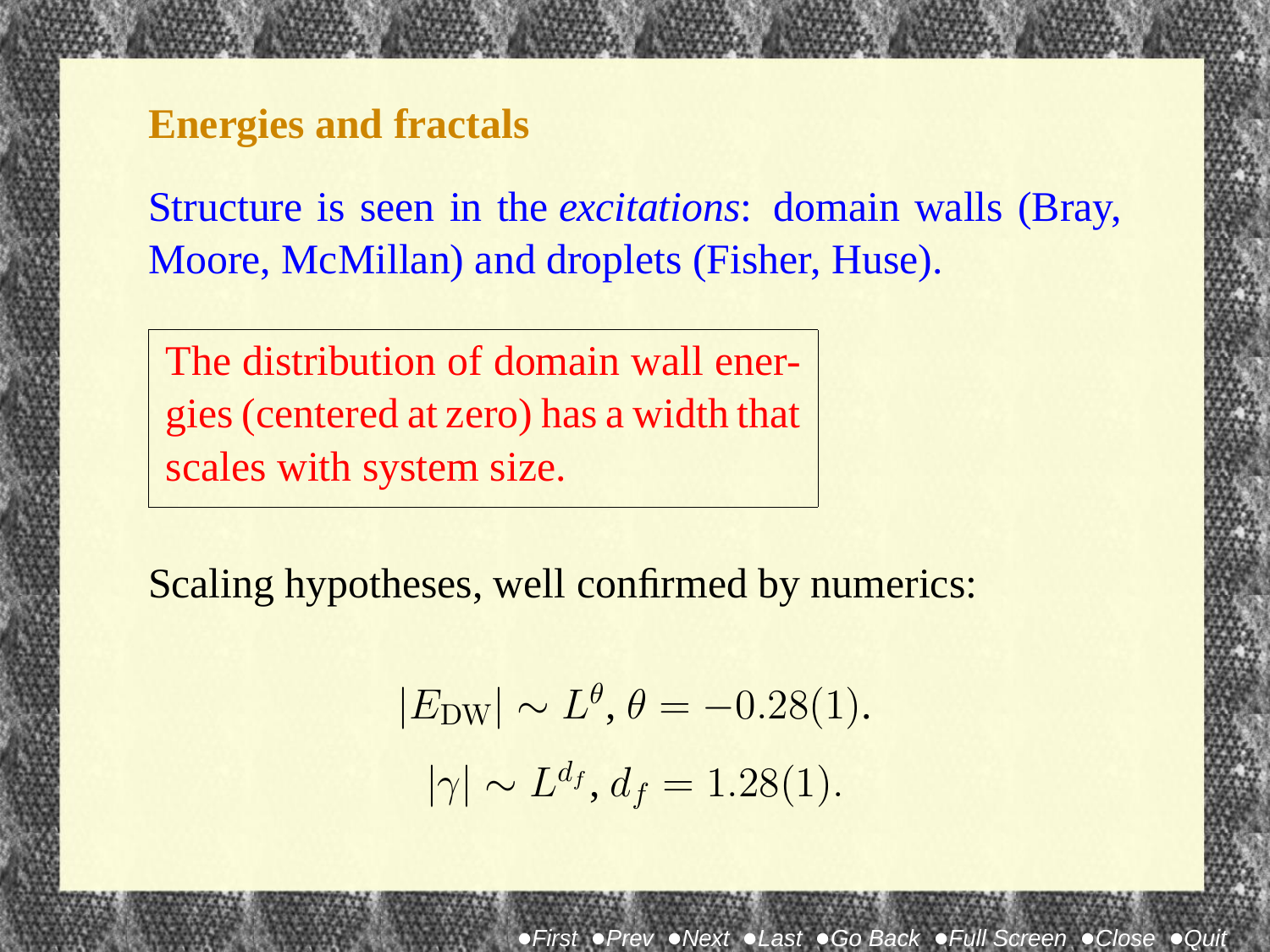### **Other curves we study**

- Loop-erased random walk (LERW): execute a random walk; whenever it returns to the same point, forming a loop, clip the loop, continue with the random walk.
- [Minimal spanning tree (MST):  $d_f = 1.217(3)$ .]

Numerically,  $d_f \approx 1.250$  for LERW, *independent* of whether the boundary conditions are reflecting or absorbing. But SLE, predicts  $d_f = \frac{5}{4}$  $\frac{5}{4}$ , does not apply to reflecting BCs!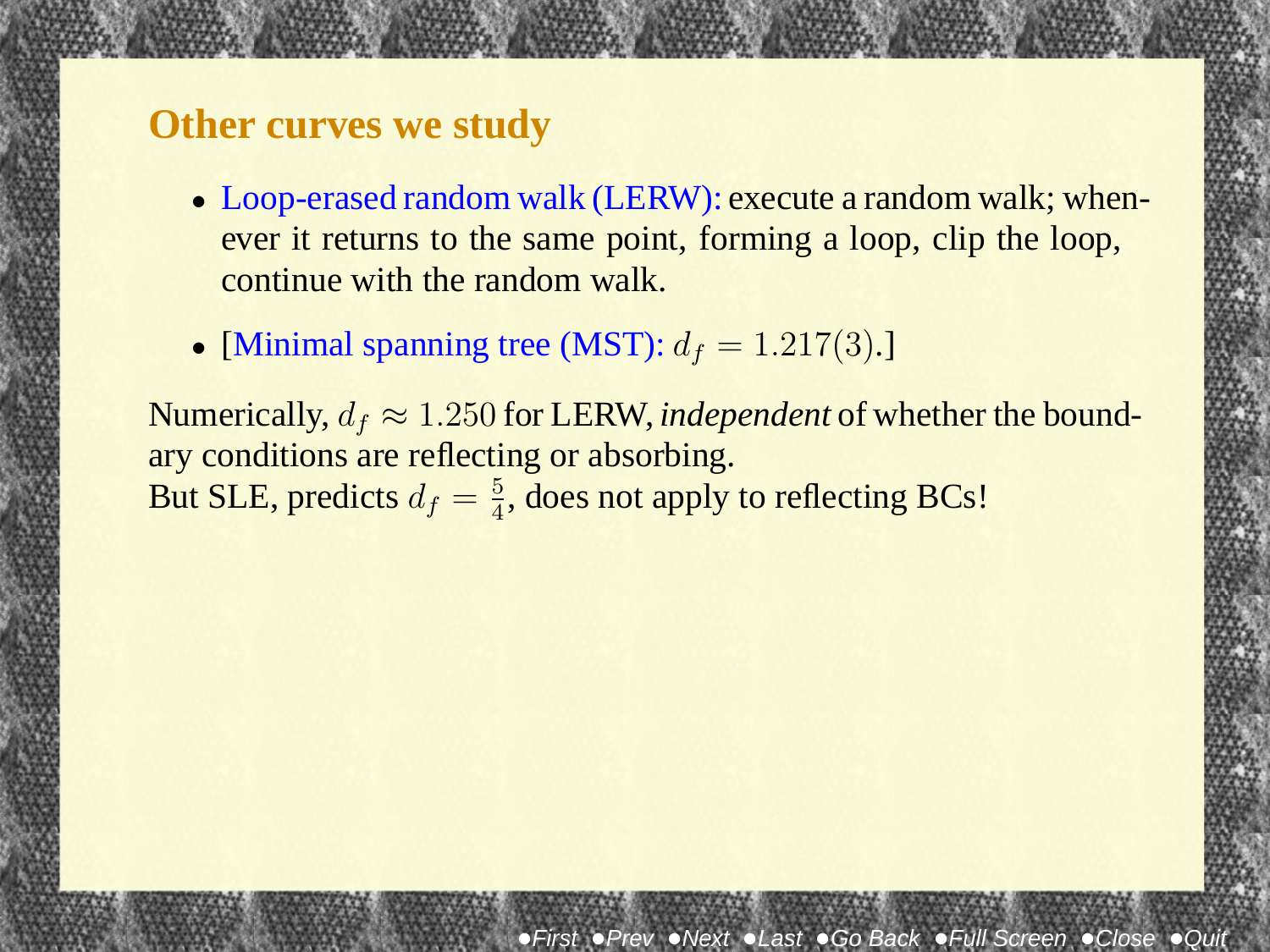## **So watch out for impostors**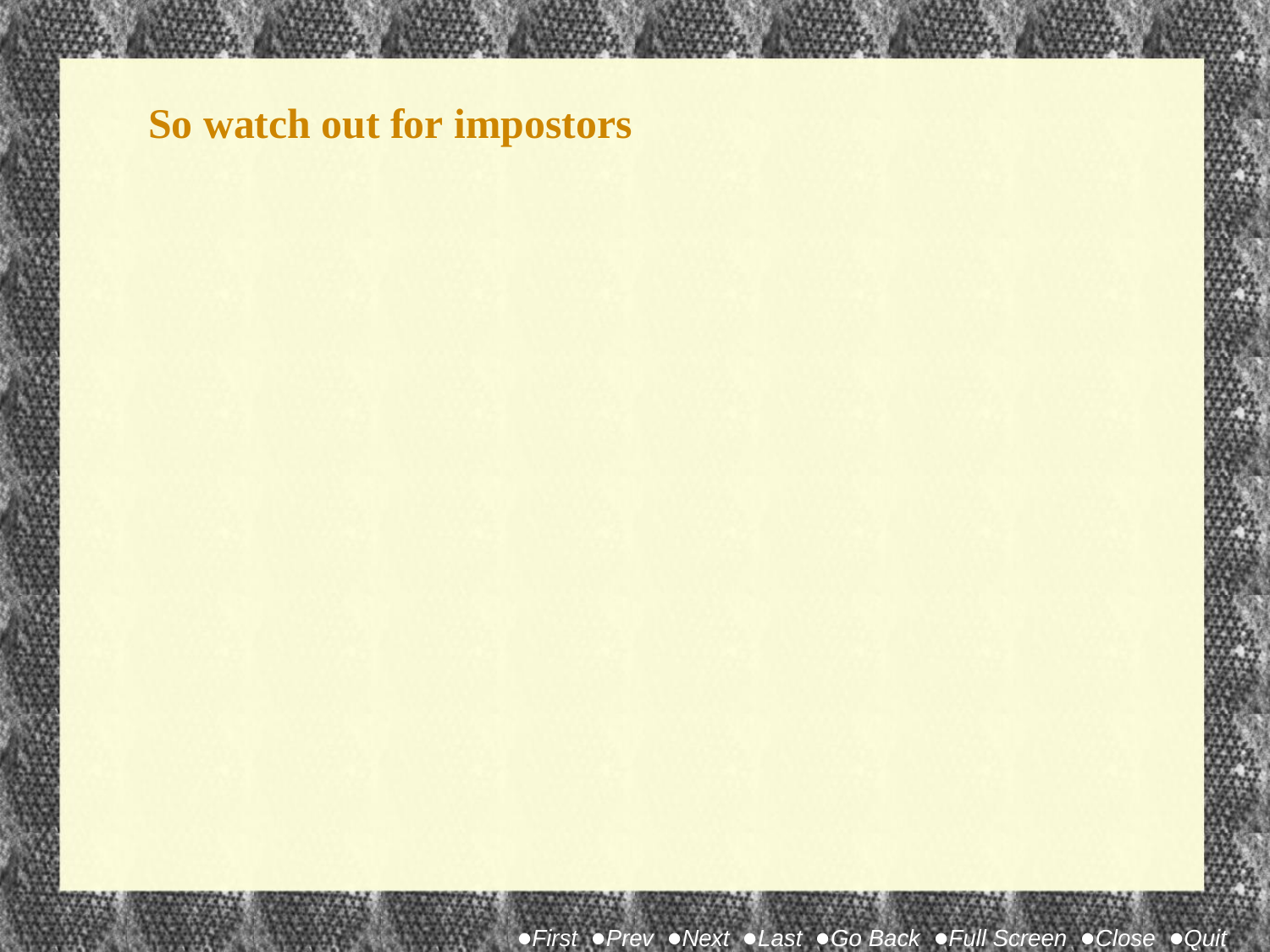## **Odysseus**

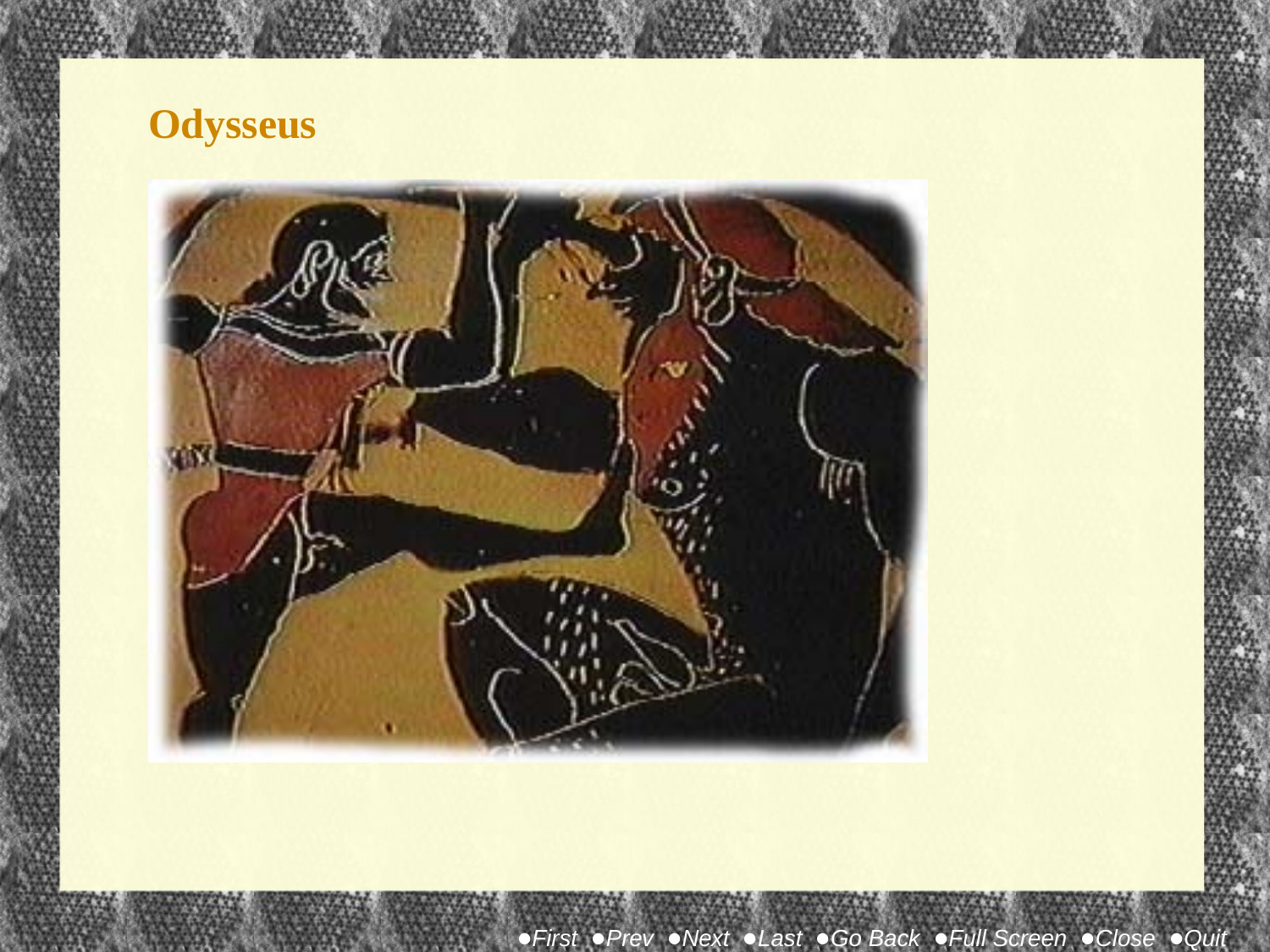## **Sheep? Or Sheep With Odysseus?**



Is it good-natured and simple, like SLE and sheep?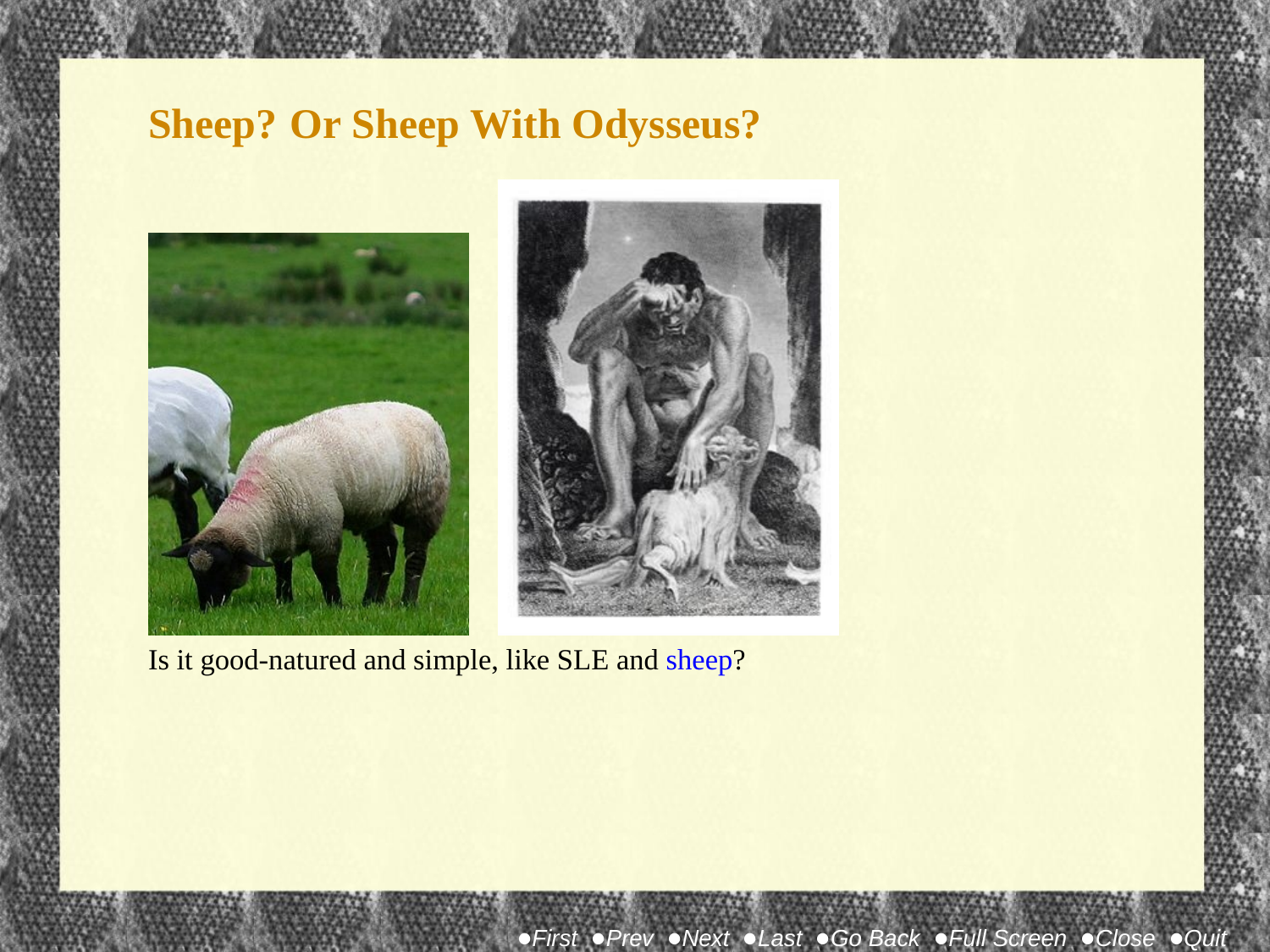## **Sheep? Or Sheep With Odysseus?**



Or is the 2DISG carrying Odysseus, like LERW with reflecting BCs with a fractal dimension [or MST - see D. Wilson papers]? Check the underside.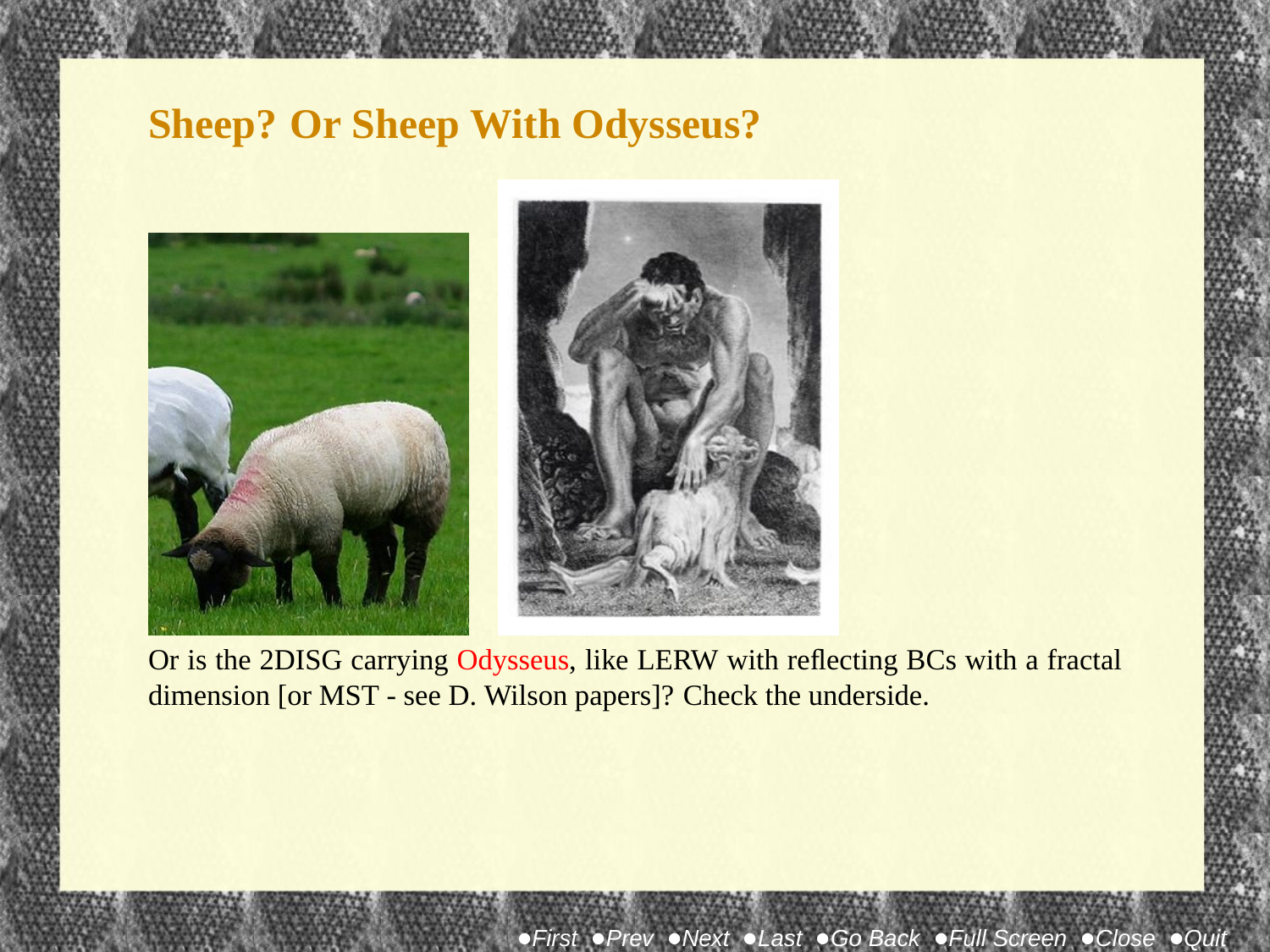### **Geometry and boundaries in the 2D ISG**

Two intertwined questions:

- Is there a unique state as  $L \rightarrow \infty$ ?
- What is the effect of boundary conditions?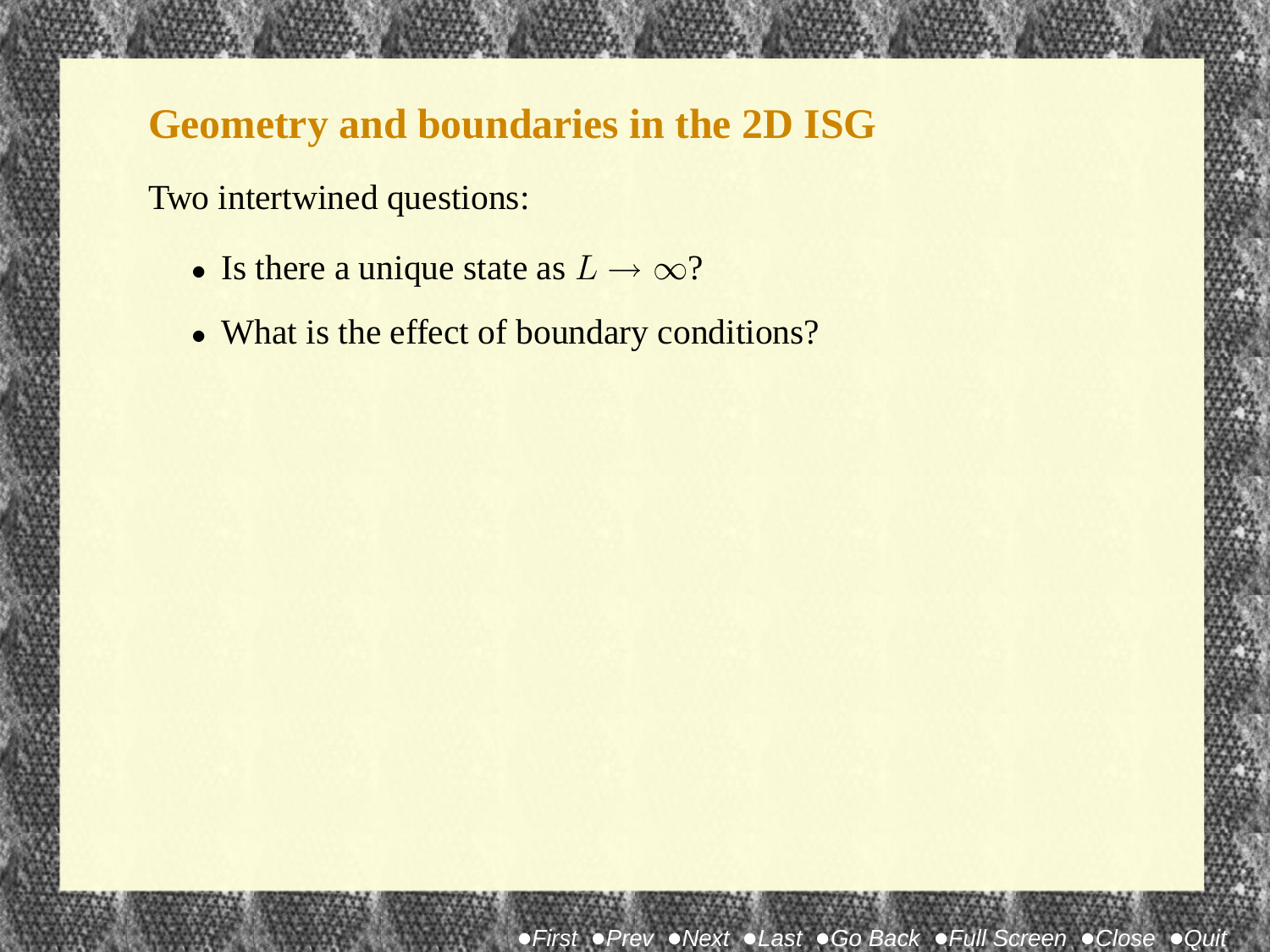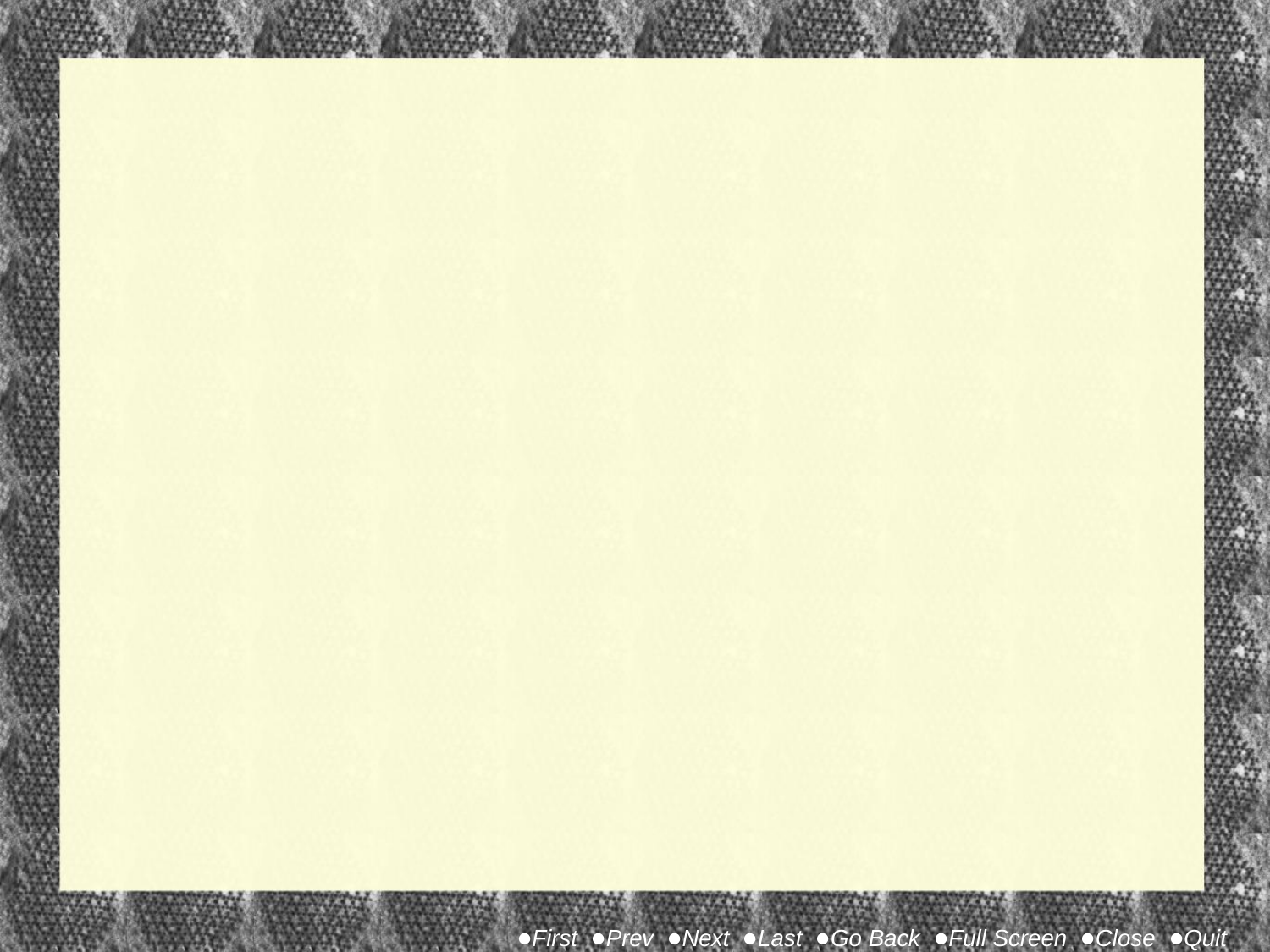### **Thermodynamic limit: does it exist?**

#### Numerical experiment:

- Solve for GS in a system of size  $L$ .
- GROW system to size  $L'$ , solve for GS.
- Compare in common region, especially in box of size L.

If expanding system induces one domain wall, probability of change in window scales as

$$
f(L'/L) \times \left(\frac{w}{L}\right)^{d-d_f},
$$

with  $f(x)$  approaching a constant at large x. *Confirmed for several disordered models, including 2DISG.*

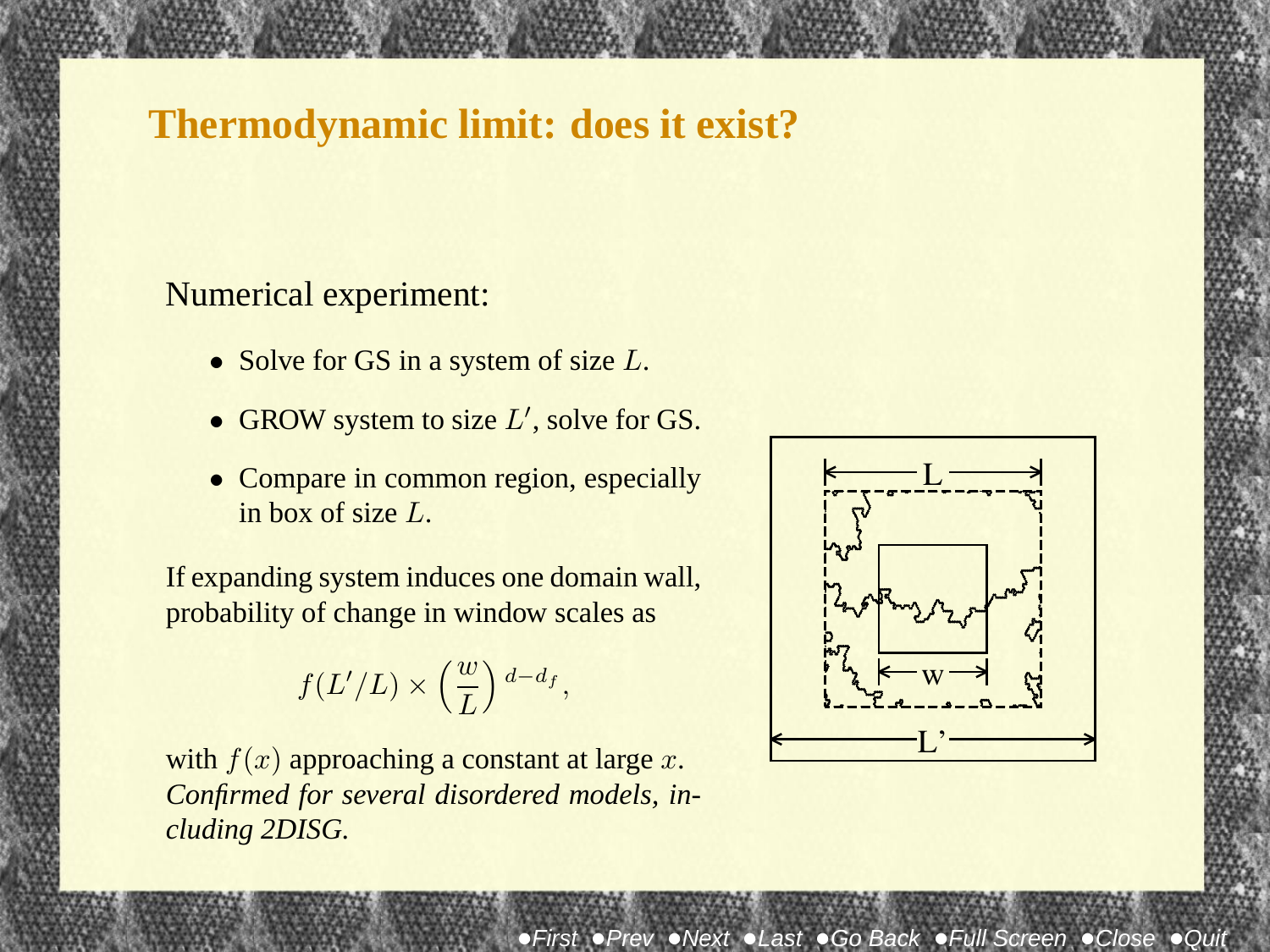### **BCs** ⇒**Hierarchy of DWs**

What if one fixes the boundary and moves it around?

⇒Similar effect seen when overlap *all possible BCs.* ⇒Similar to that seen in problems such as non-intersecting polymer in a random medium *with positive edge weights*.

Note: fixing endpoint of 2DISG DW is awkward & expensive.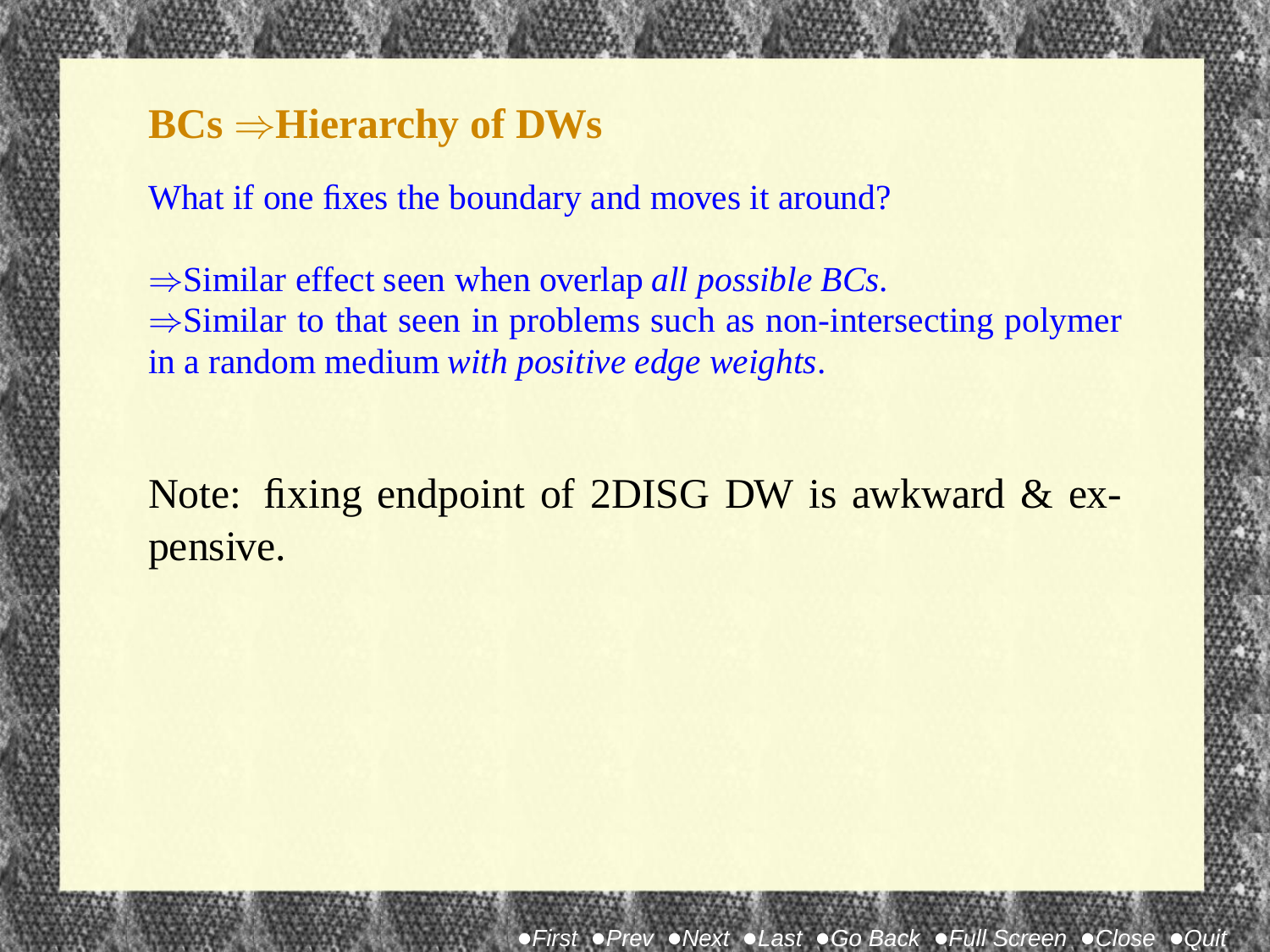## **Conformal Invariance**

If SLE,  $d_f = 1 + \frac{\kappa}{8}$ ; prediction of winding number on cylinder of circumference  $2\pi$ :  $\langle \theta^2 \rangle = \kappa L$ .



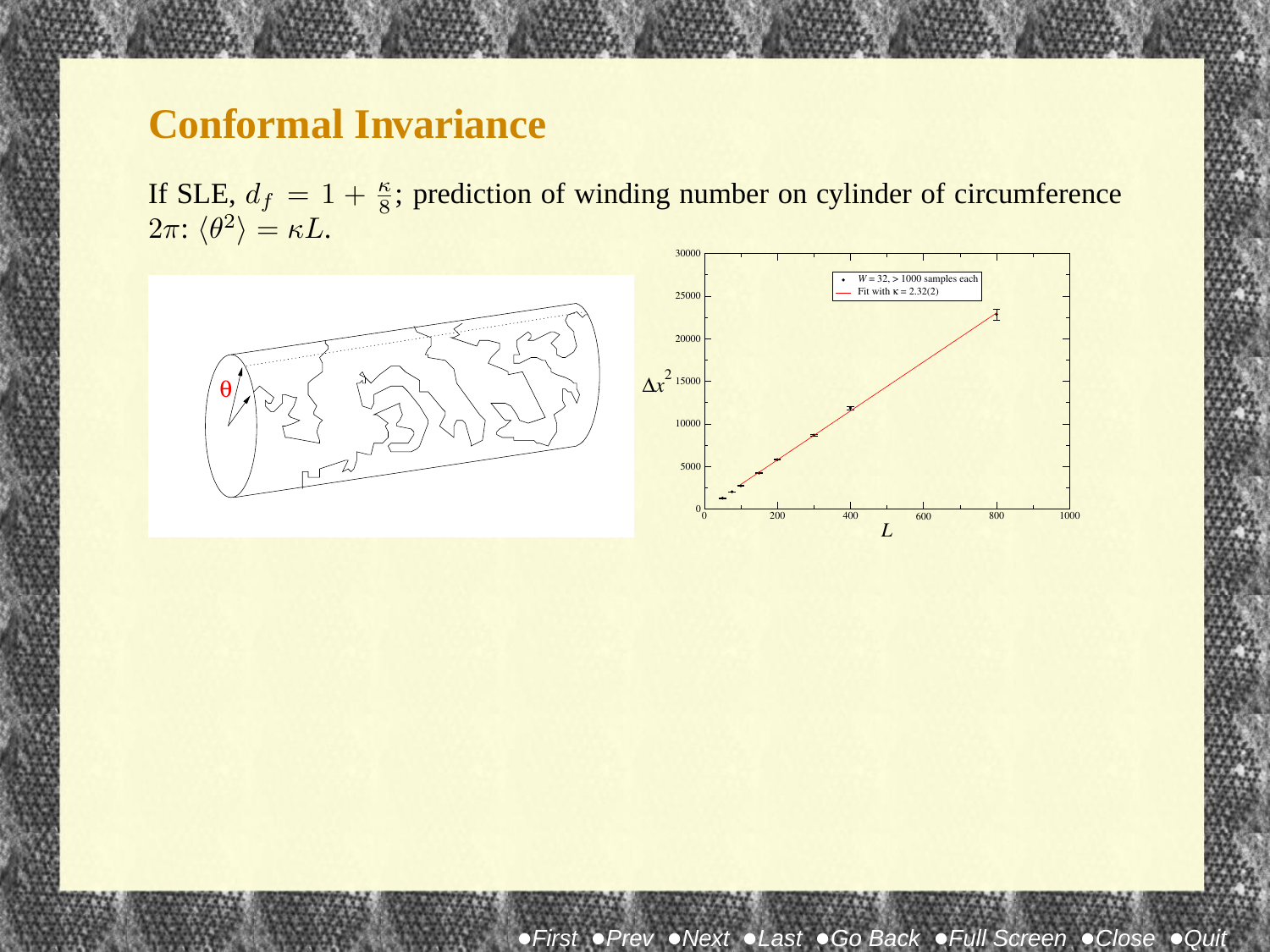## **Probability of DW passing to right of a point**



#### Schramm:

$$
P_{\kappa}(\phi) = \frac{1}{2} + \frac{\Gamma(\frac{4}{\kappa})}{\sqrt{\pi}\Gamma(\frac{8-\kappa}{2\kappa})} \tan(\phi) F_{12}\left(\frac{1}{2}; \frac{4}{\kappa}, \frac{3}{2}; -\tan^2(\phi)\right)
$$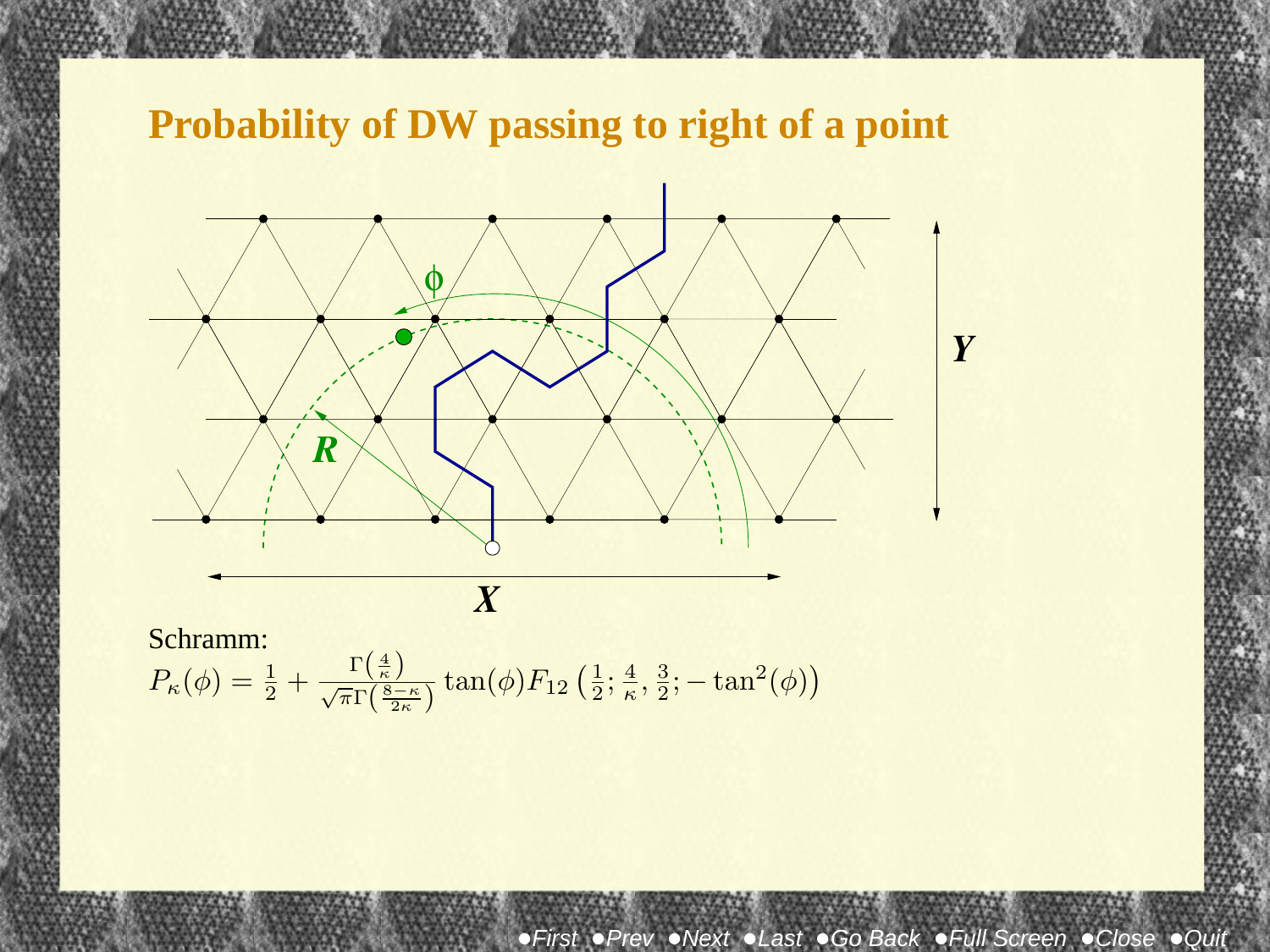### **Probability of DW passing to the right of a point**

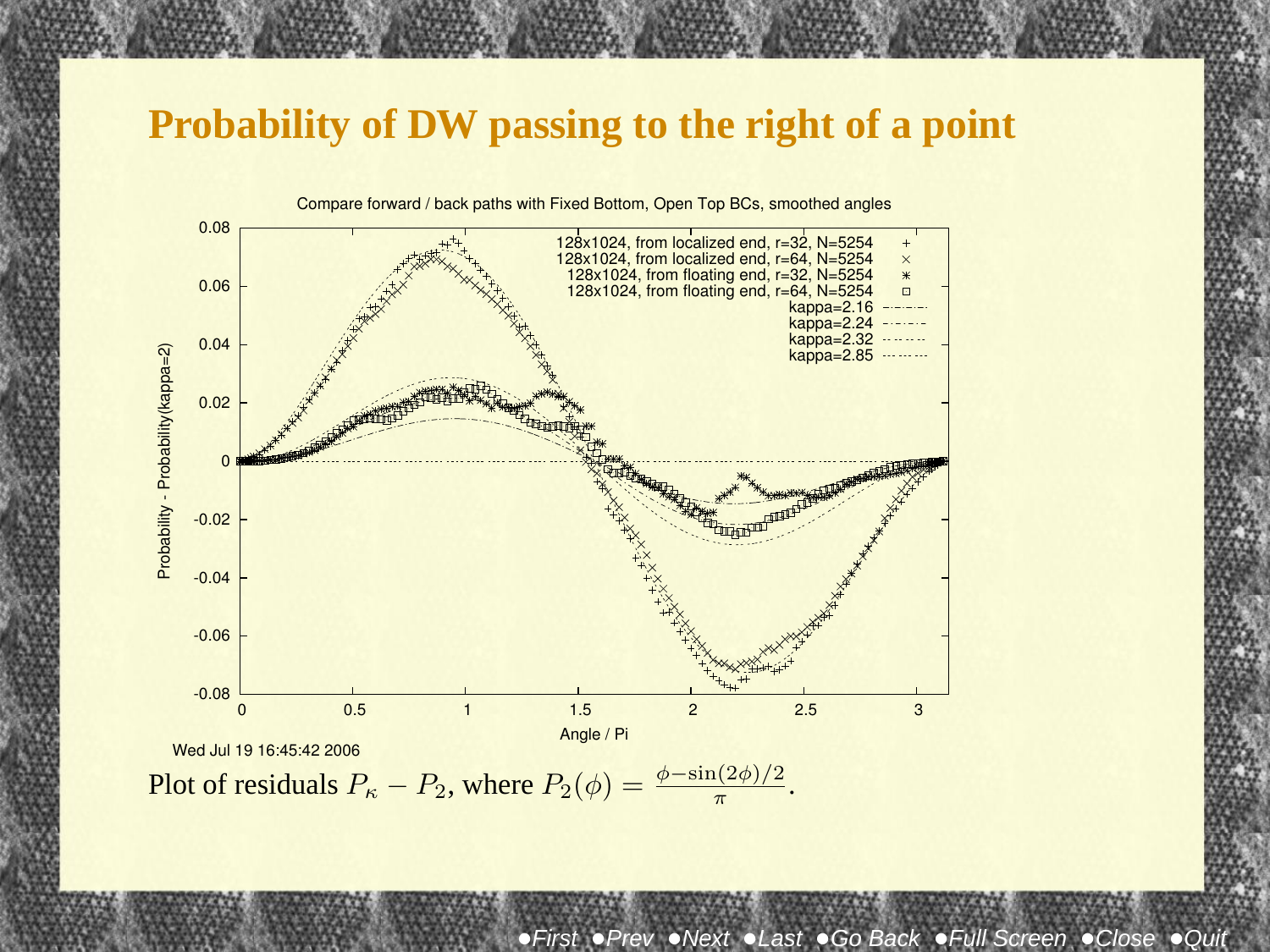### **Endpoint distribution on a strip**

Compare with formula Bauer & Bernard, plot location of endpoint relative to start:

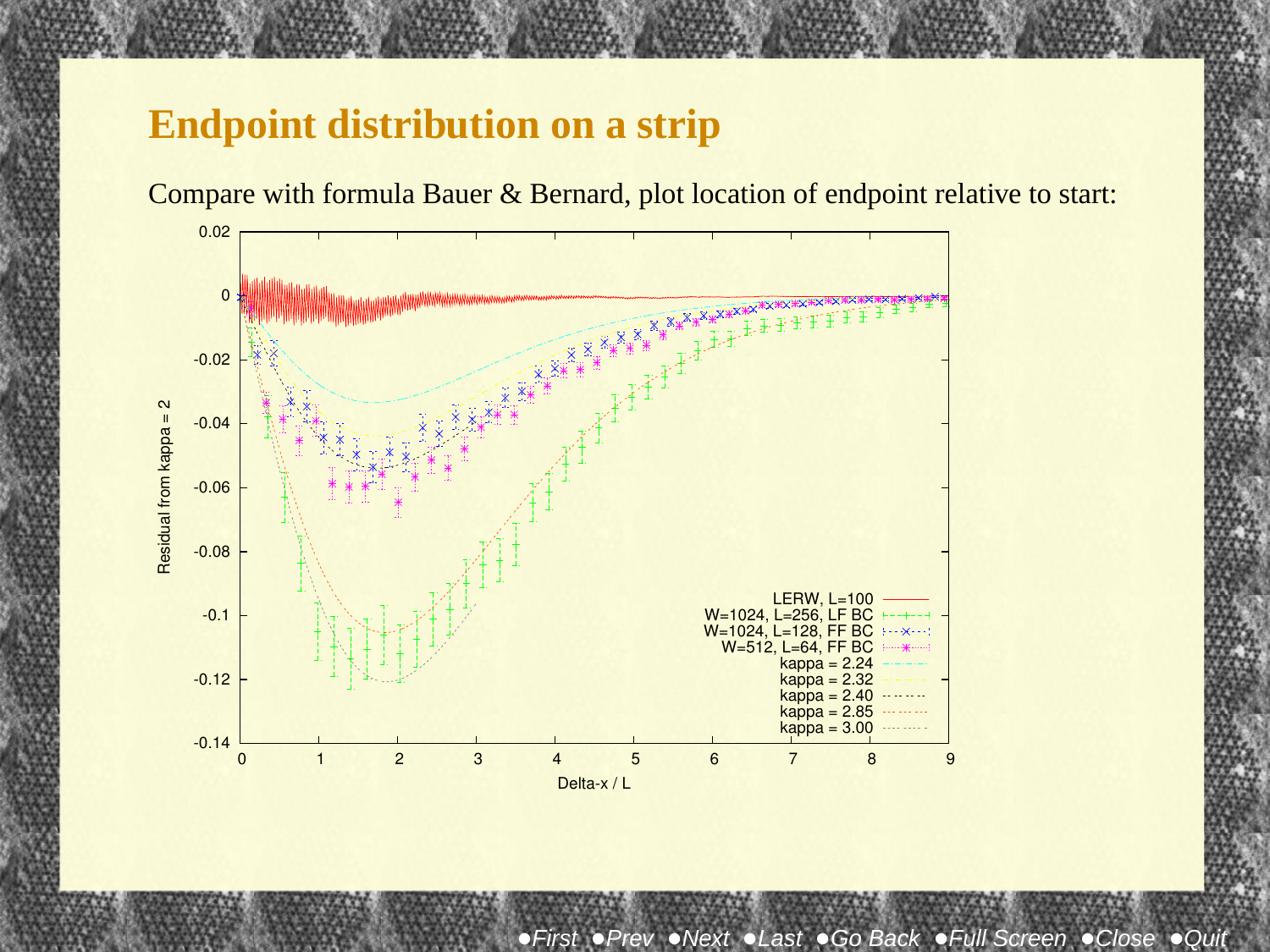### **More detailed checks of SLE?**

Are we *sure* it is just a sheep, yet? Check the *Markov property;* gives Brownian motion for  $\xi(t)$ .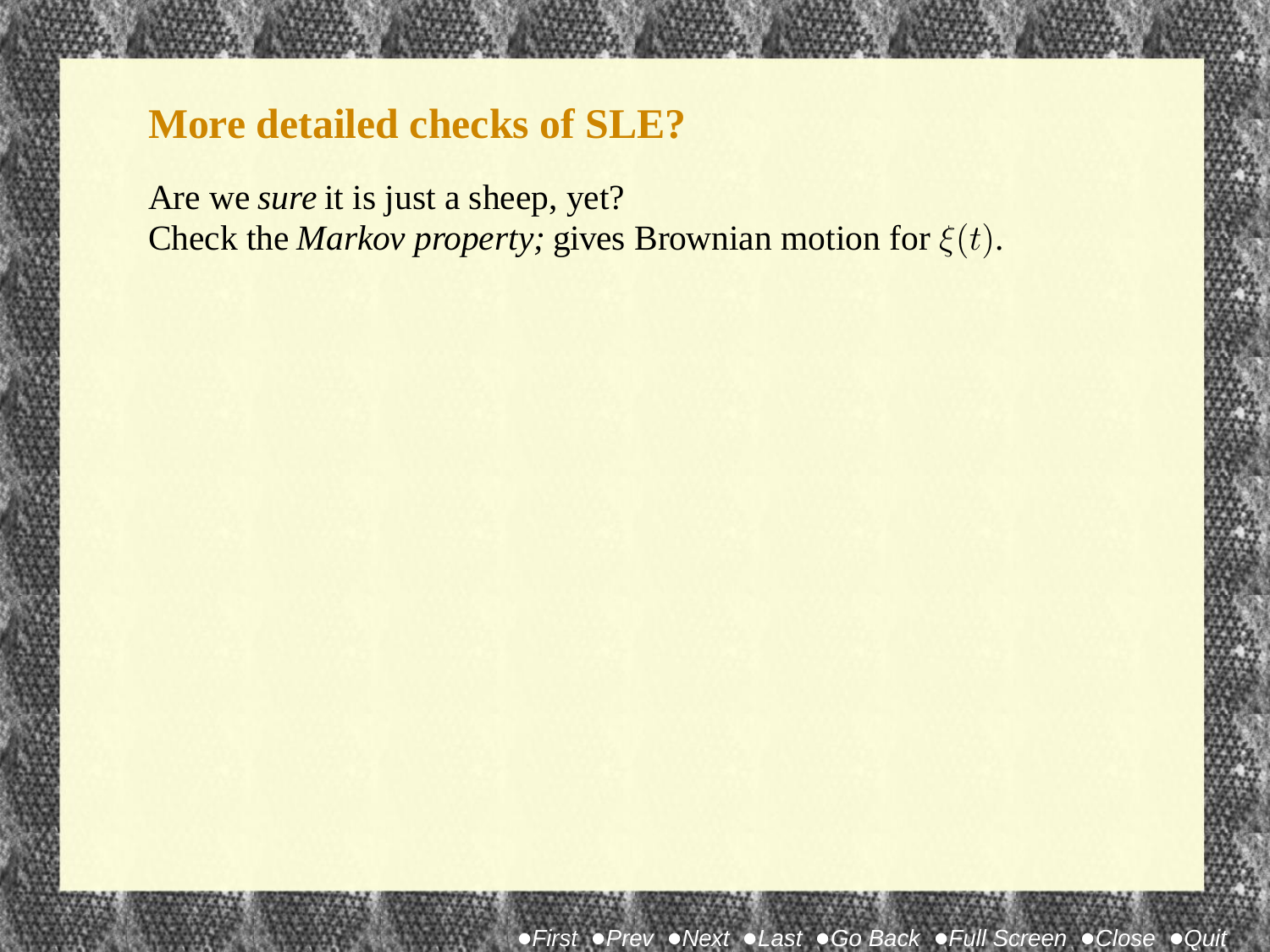## **Dipolar maps**



Sequence of maps  $g_{t_i}(z)$  for strip height  $\pi/2$  to infer  $\xi(t_i)$ , approximates

$$
\frac{dg_t(z)}{dt} = \frac{2}{\tanh[g_t(z) - \xi_t]} \, ; \, g_0(z) = z
$$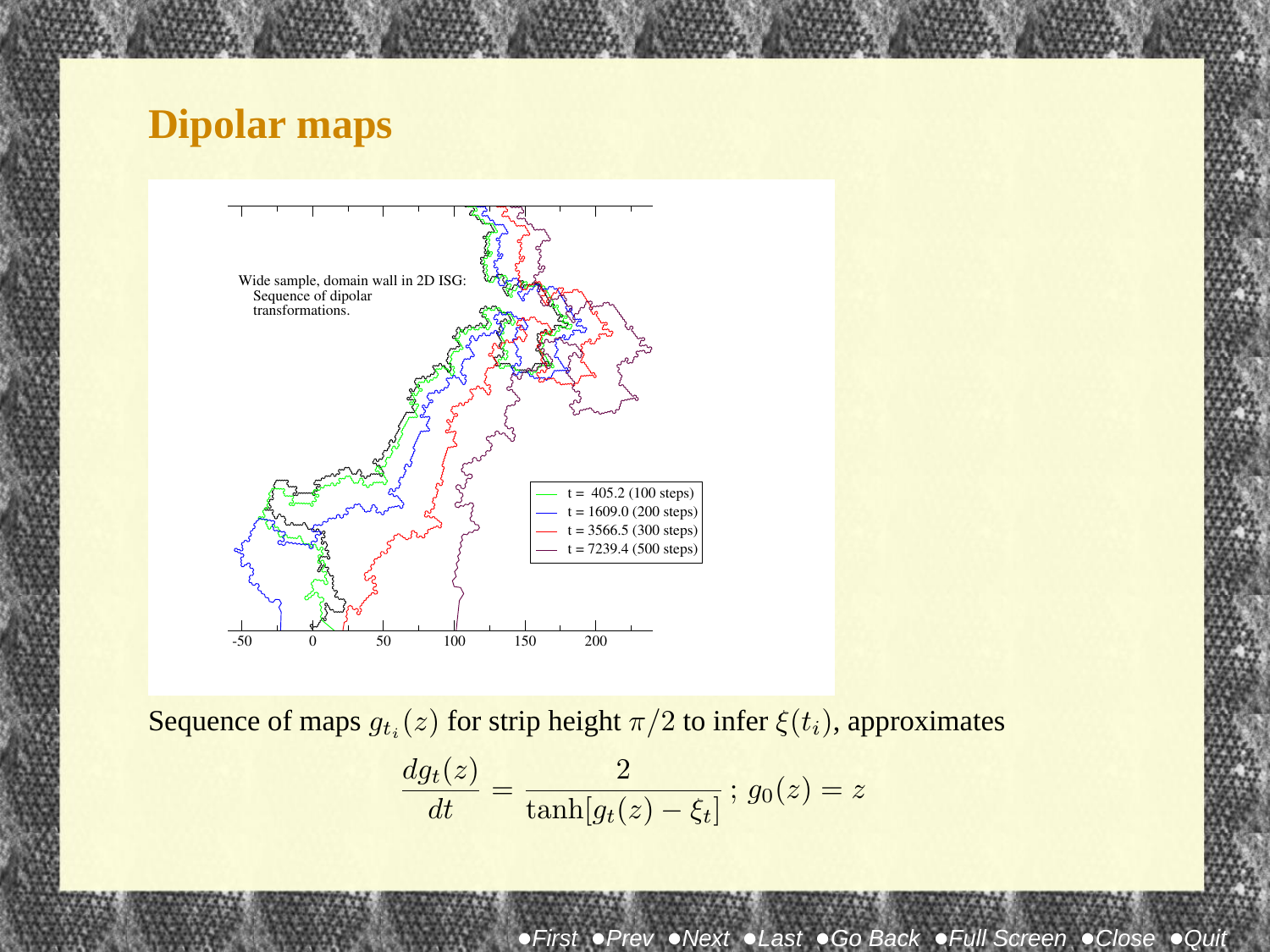## **Dipolar maps**

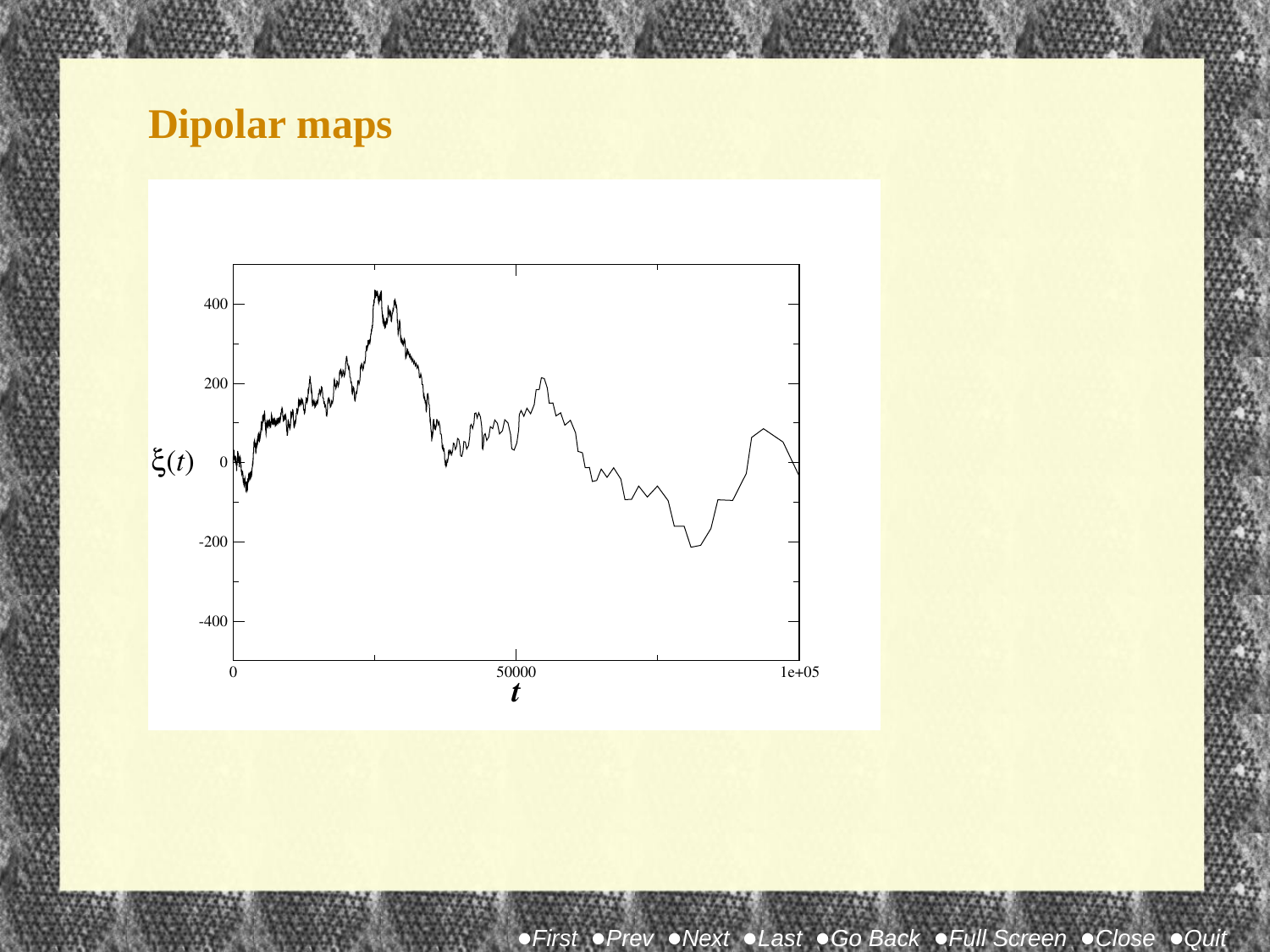### **Dipolar maps**

Is  $\xi^2(t) = \kappa t$ ? Yes for FF BCs, no for FL.

comparison of xi^2/t, various L and shape and BC



Is ξ Gaussian? Yes. Is ξ correlated? Doesn't look like it.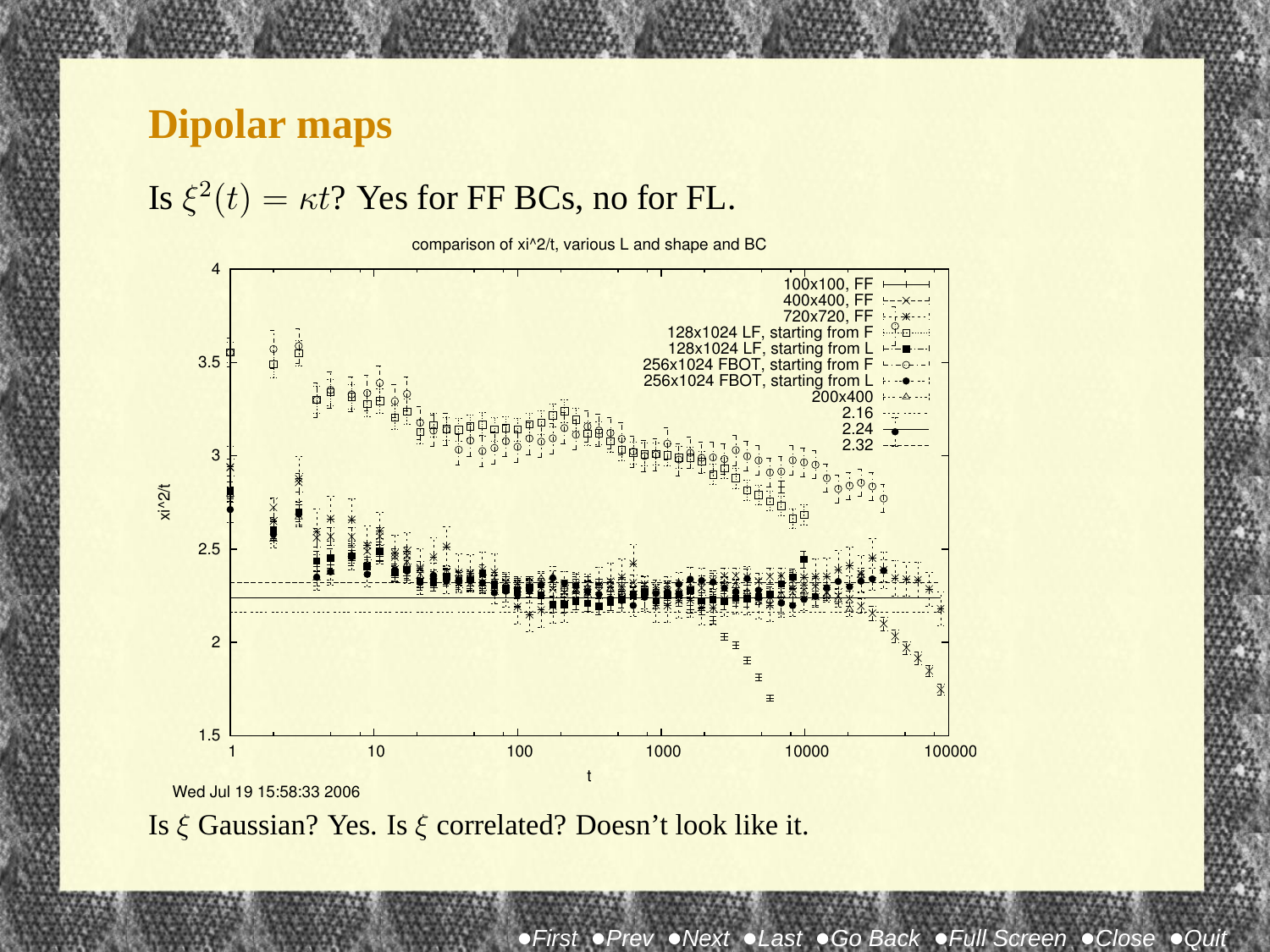### **Odysseus can hide (poorly) with**  $\xi(t)$



(cf. expected  $\kappa \approx 1.74$ )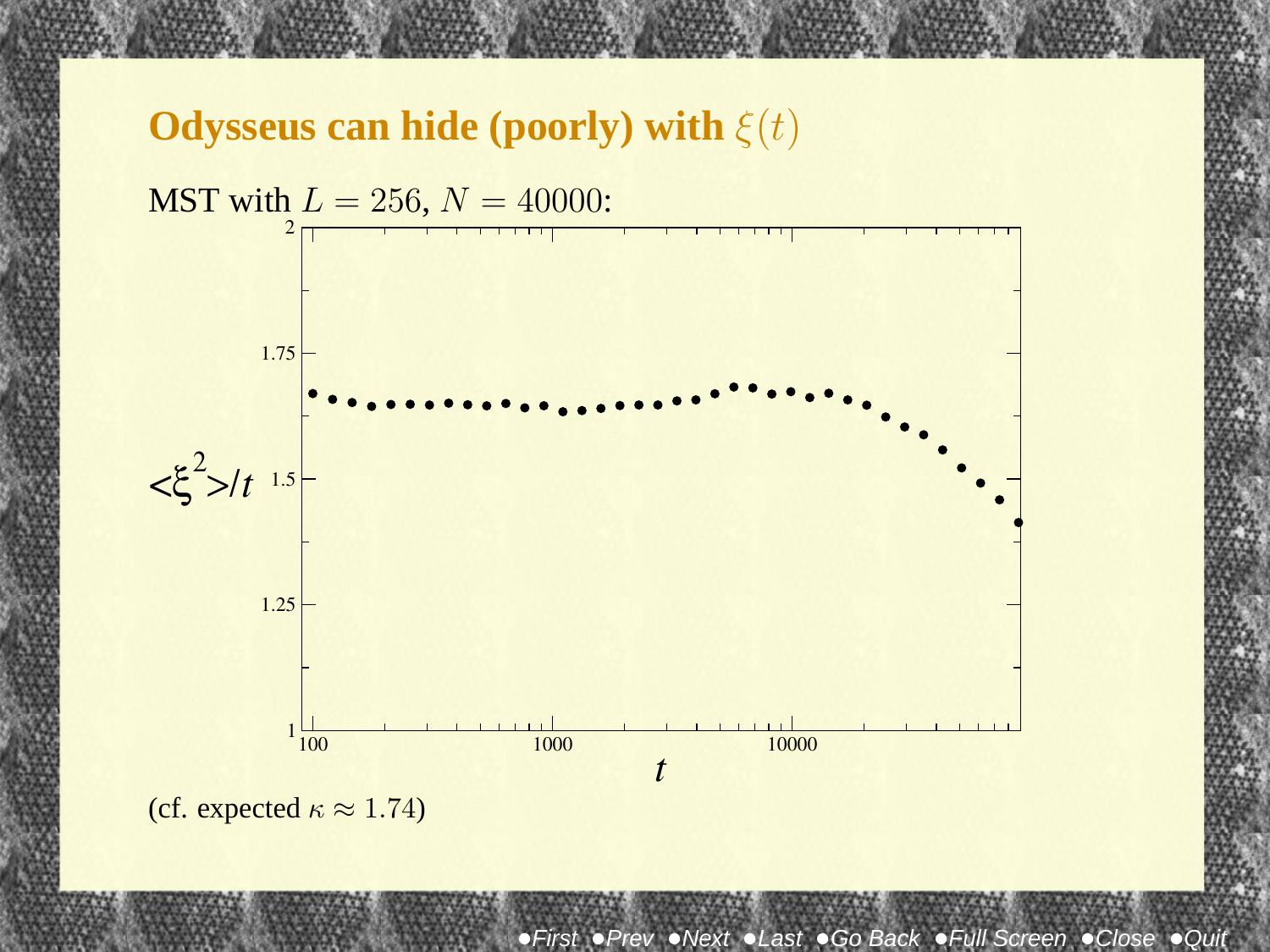### **Markov Property**

Should be given by studying  $\xi(t)$ , but maybe hard to see non-Markovian effects. Another approach is to directly study

$$
P[\gamma_2(b,c)|\gamma_1(a,c);a,b,c,\mathbb{D}] \stackrel{?}{=} P'[\gamma_2(b,c)|c;\mathbb{D}\backslash\gamma_1,a]
$$

[Note, approximate study by Hartmann, Amoruso] "Must fail microscopically" - Hastings.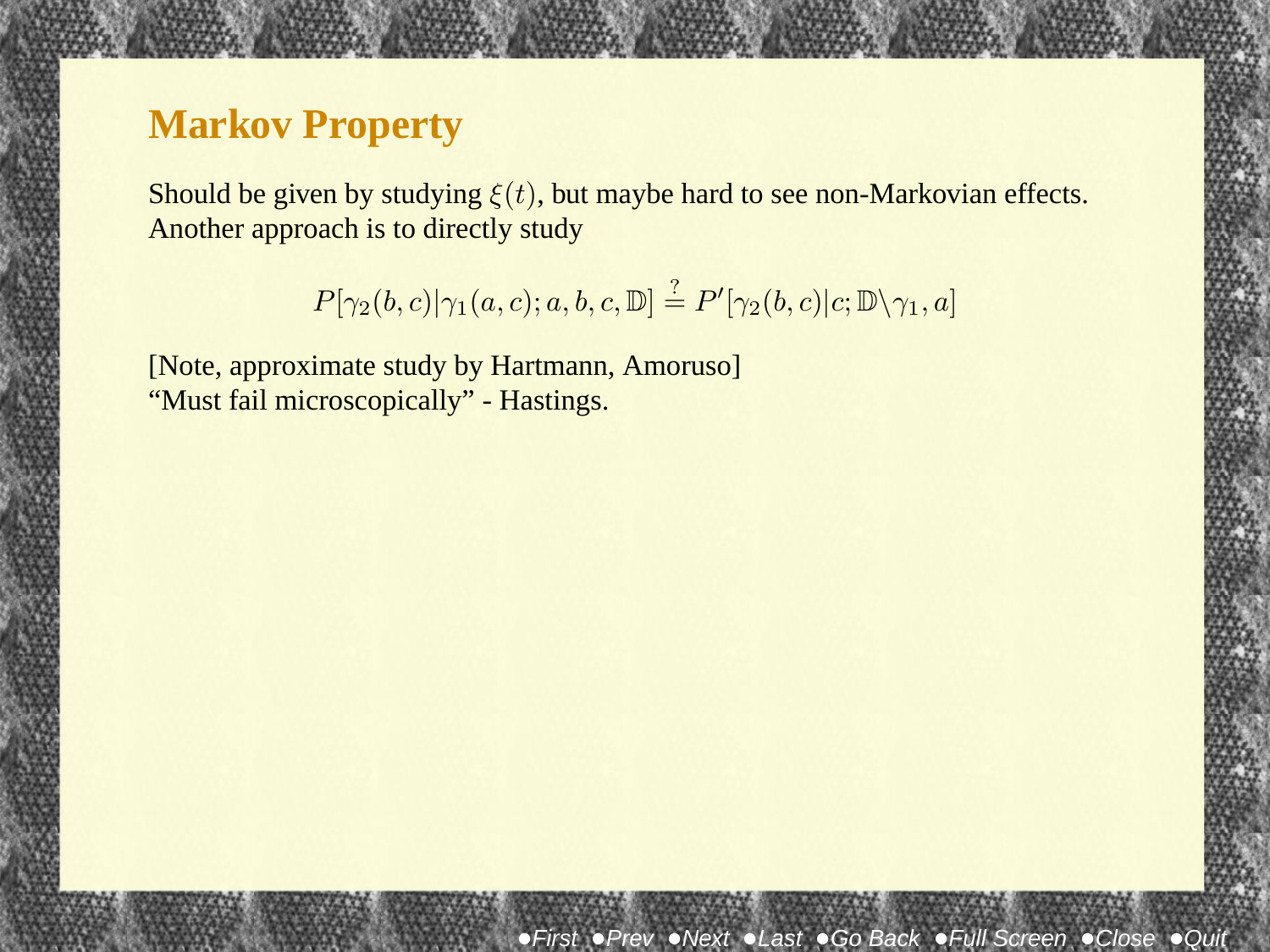### **Sample, sample, sample, compute** P

E.g.,  $4 \times 10^7$  samples,  $6 \times 6$  spins. Pick a  $\gamma_1$ : filter data for DWs on original strip  $\mathbb D$  by  $\gamma_1$ , compute probability P of  $\gamma_2$ .

Compare with Probability  $P'$  of  $\gamma_2$  in  $\mathbb{D}\setminus \gamma_1$ , given space of  $J_{ij}(\mathbb{D} - \gamma_1)$ ,

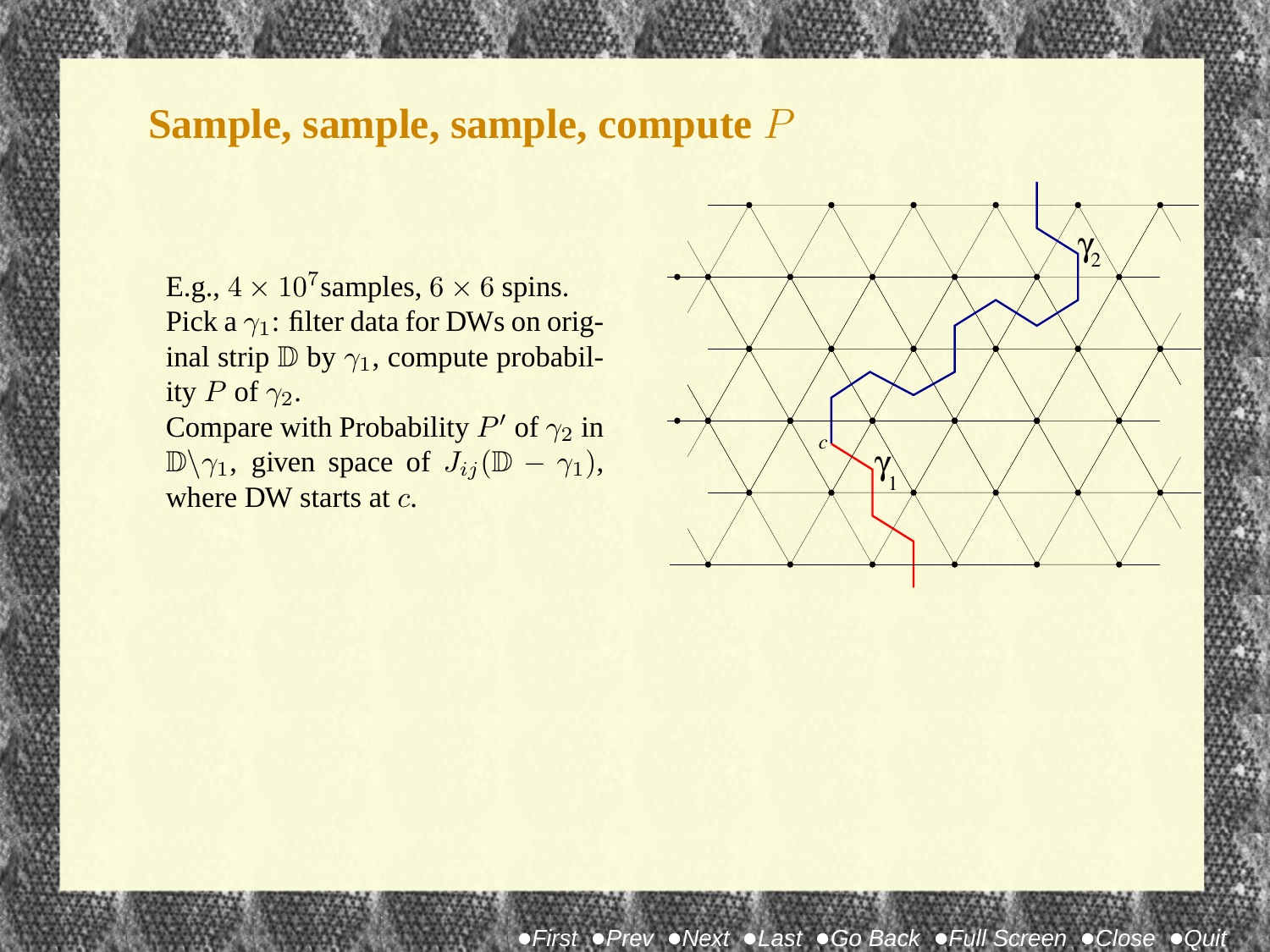## **Example:**  $6 \times 6$ , **2DISG**,  $\gamma_1 = (R, U, R, U)$

Sort the possible  $\gamma_2$  lexicographically, compare P and P'. E.g.,  $\gamma_2$  = (34583 distinct paths *seen*)

| $\gamma_2$                                                                                                                                                                                                                                                                                                                                        |      |
|---------------------------------------------------------------------------------------------------------------------------------------------------------------------------------------------------------------------------------------------------------------------------------------------------------------------------------------------------|------|
| <b>VRVRVRVRV</b>                                                                                                                                                                                                                                                                                                                                  | 8157 |
| <b>VRVRVRVLV</b>                                                                                                                                                                                                                                                                                                                                  | 7900 |
|                                                                                                                                                                                                                                                                                                                                                   |      |
| <b>VLVLVRVRV</b>                                                                                                                                                                                                                                                                                                                                  | 7808 |
|                                                                                                                                                                                                                                                                                                                                                   |      |
| <b>VRVRVLRLVLV</b>                                                                                                                                                                                                                                                                                                                                | 2255 |
|                                                                                                                                                                                                                                                                                                                                                   |      |
| <b>VLVRVRLRLVLRLV</b>                                                                                                                                                                                                                                                                                                                             | 456  |
|                                                                                                                                                                                                                                                                                                                                                   |      |
| LVLRLRVRLVLRVLVRVRVLVLRVLVRVRLVLRLVRVLRLV                                                                                                                                                                                                                                                                                                         |      |
| $\sqrt{3}T$<br>$\mathbf{r}$ $\mathbf{r}$ $\mathbf{r}$ $\mathbf{r}$ $\mathbf{r}$ $\mathbf{r}$ $\mathbf{r}$ $\mathbf{r}$ $\mathbf{r}$ $\mathbf{r}$ $\mathbf{r}$ $\mathbf{r}$ $\mathbf{r}$ $\mathbf{r}$ $\mathbf{r}$ $\mathbf{r}$ $\mathbf{r}$ $\mathbf{r}$ $\mathbf{r}$ $\mathbf{r}$ $\mathbf{r}$ $\mathbf{r}$ $\mathbf{r}$ $\mathbf{r}$ $\mathbf{$ |      |

Errors like  $\sqrt{N(\gamma_2)}$ .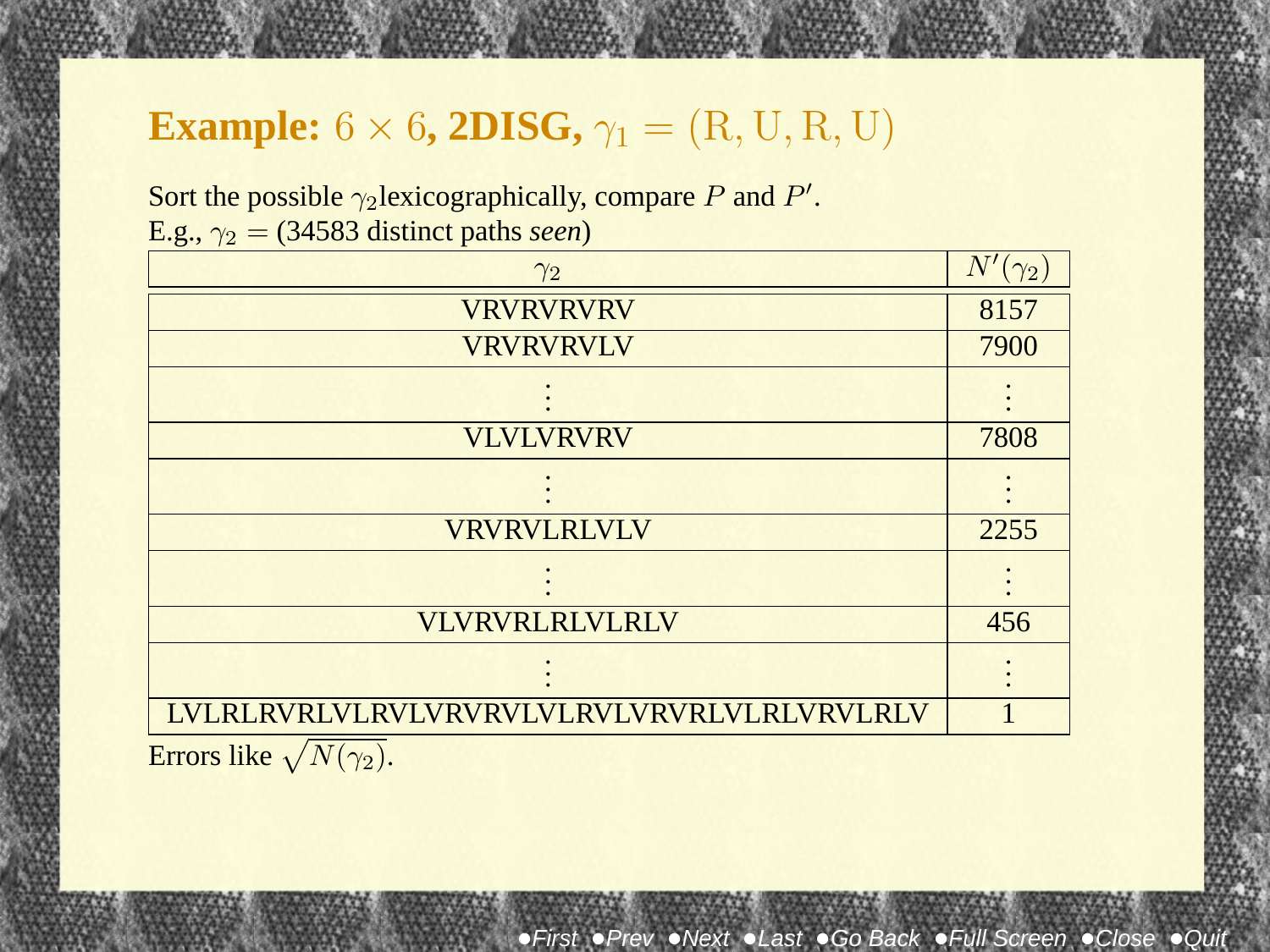## **Compare** P **and** P 0 **, ISG**

2DISG, FF BCs;  $\gamma_1 = UVUV$ ,  $L = 6$ ,  $P = P(\gamma_2 | \gamma_1; \mathbb{D})$ ,  $P'(\gamma_2 | c; \mathbb{D} - \mathbb{D})$  $\gamma_1$ ).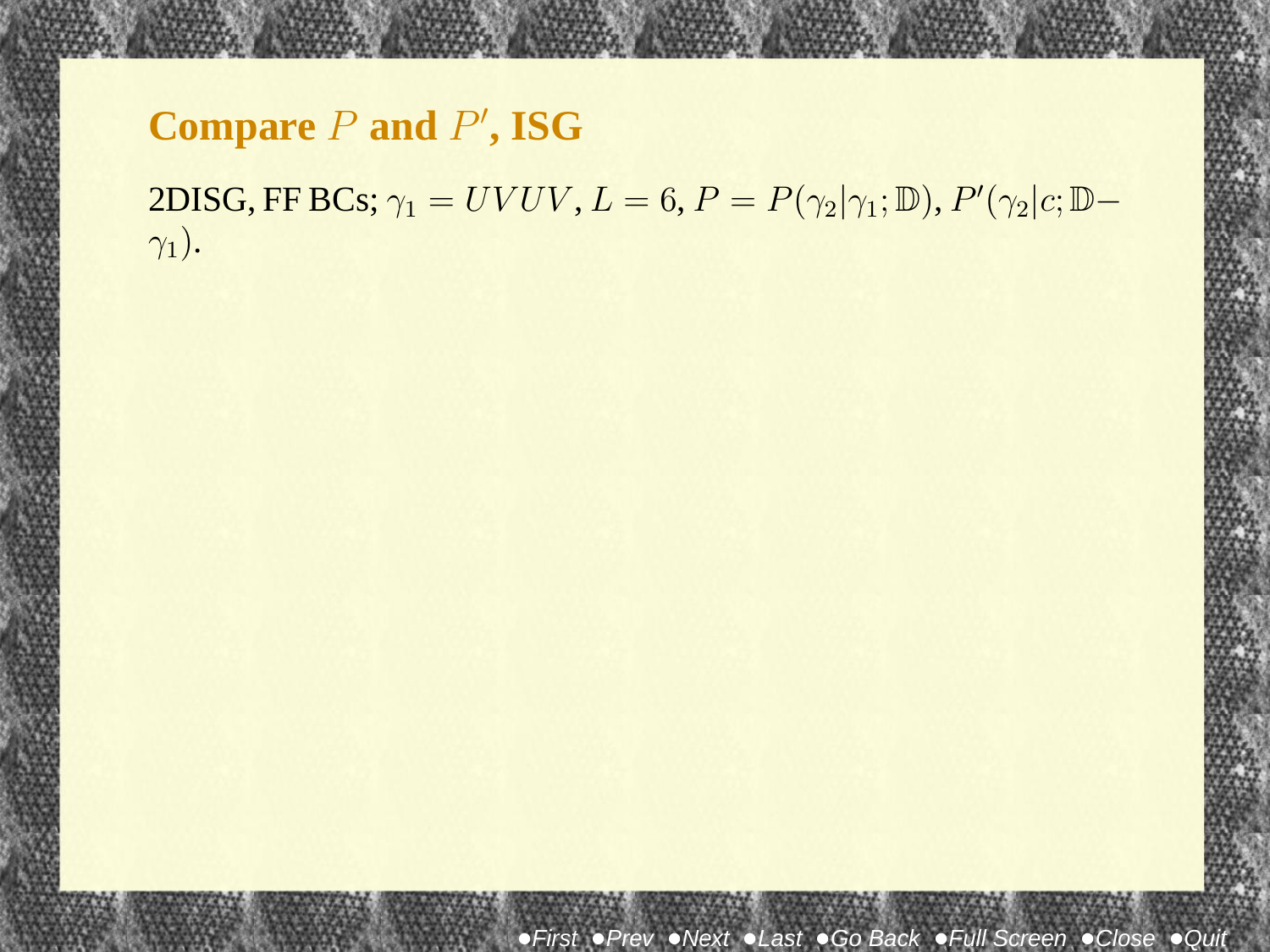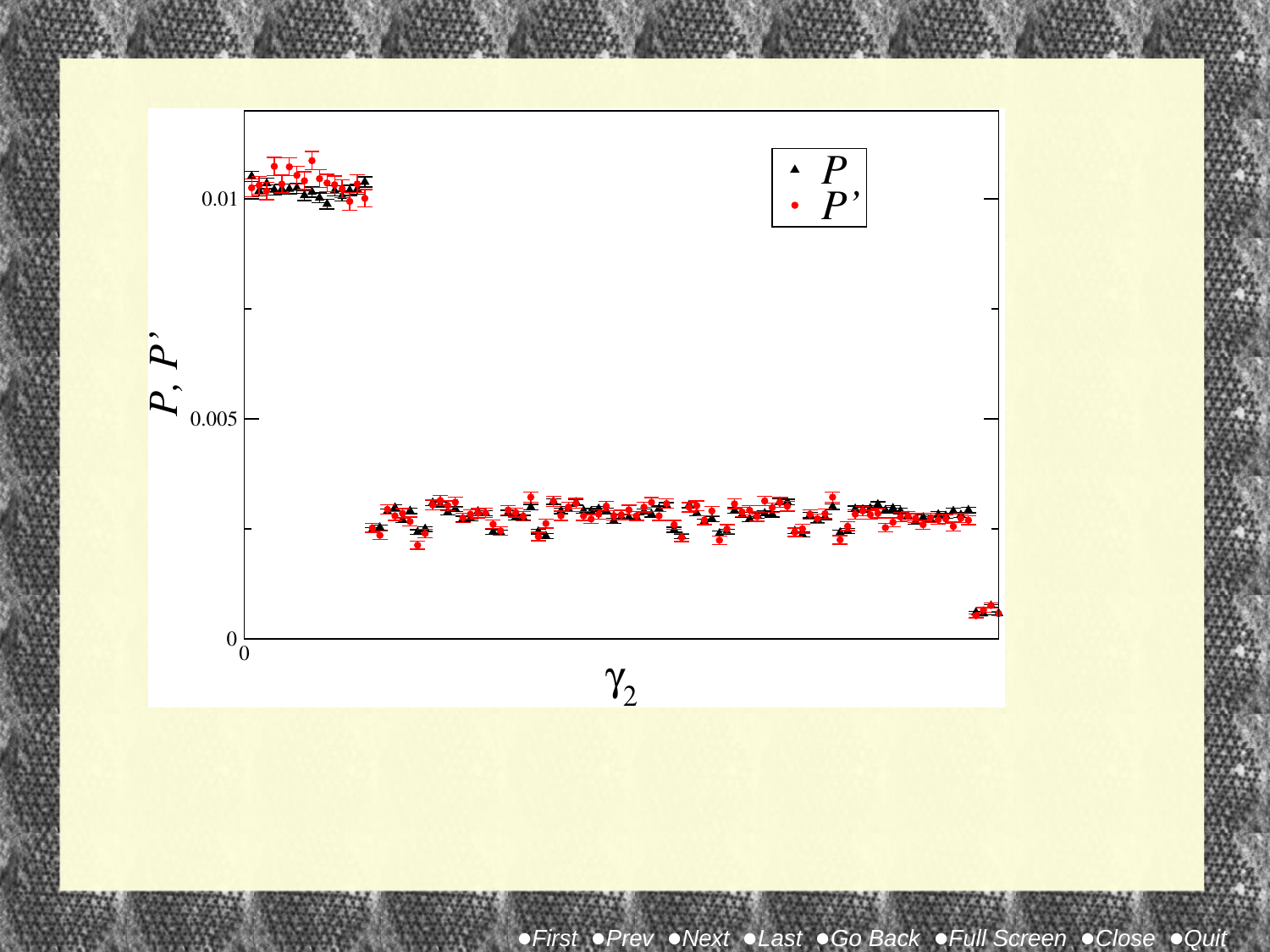## **Compare** P **and** P 0 **, ISG**

2DISG, FF BCs;  $\gamma_1 = UVUV$ ,  $L = 6$ ,  $P = P(\gamma_2 | \gamma_1; \mathbb{D})$ ,  $P'(\gamma_2 | c; \mathbb{D} - \mathbb{D})$ 

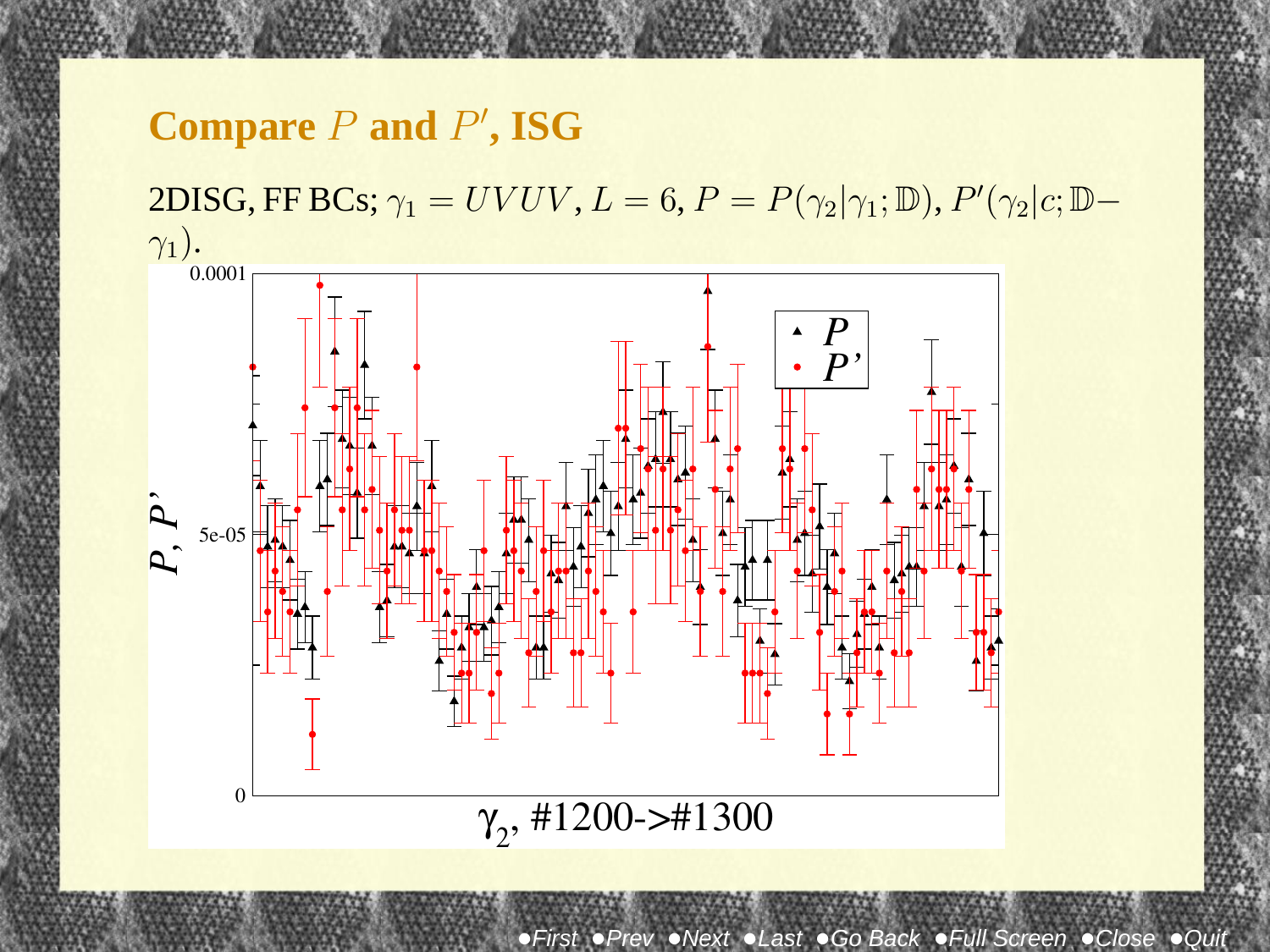### **Markov & a sheep**

LERW with absorbing boundary conditions,  $L = 6$ ;  $\gamma_1 = UVUV$ ,  $P = P(\gamma_2 | \gamma_1; \mathbb{D}), P(\gamma_2 | c; \mathbb{D} - \gamma_1).$ 

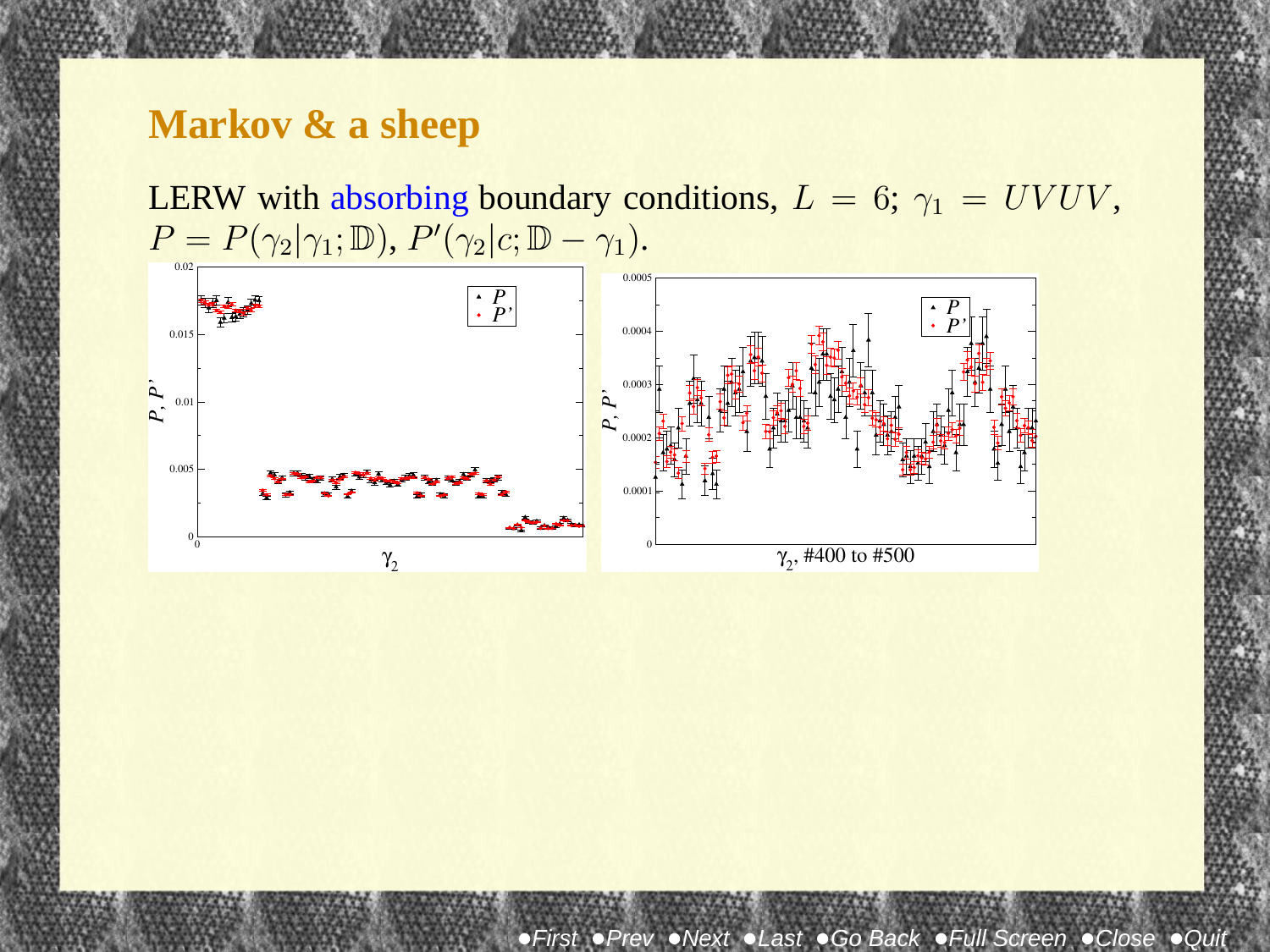### **Markov & sheep carrying Odysseus**

LERW with reflecting boundary conditions,  $L = 6$ ;  $\gamma_1 = UVUV$ ,  $P = P(\gamma_2 | \gamma_1; \mathbb{D}), P(\gamma_2 | c; \mathbb{D} - \gamma_1).$ 

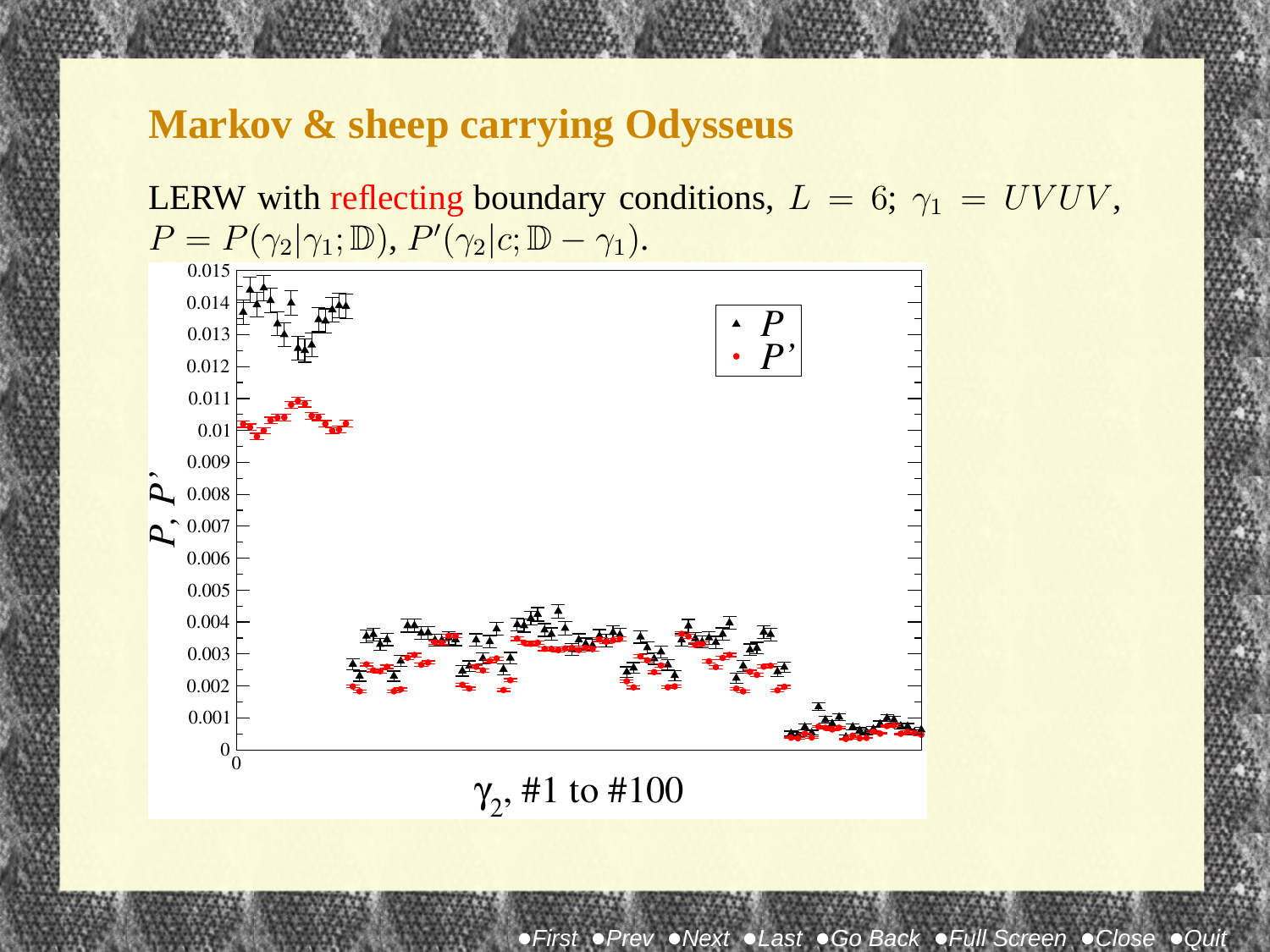### **Highlights & Sequels**

### 2DISG:

- $\kappa_{\text{eff}} = 2.30(5)$  consistent with  $d_f = 1.28(1)$  for LL BCs, not LF.
- Markov property generally holds for  $L \geq 4$ .
- Boundary conditions

Apply same analysis path for LERW, MST, to study the utility of numerical checks. Some MST work still in progress. Other curves? Understanding of Markov property?